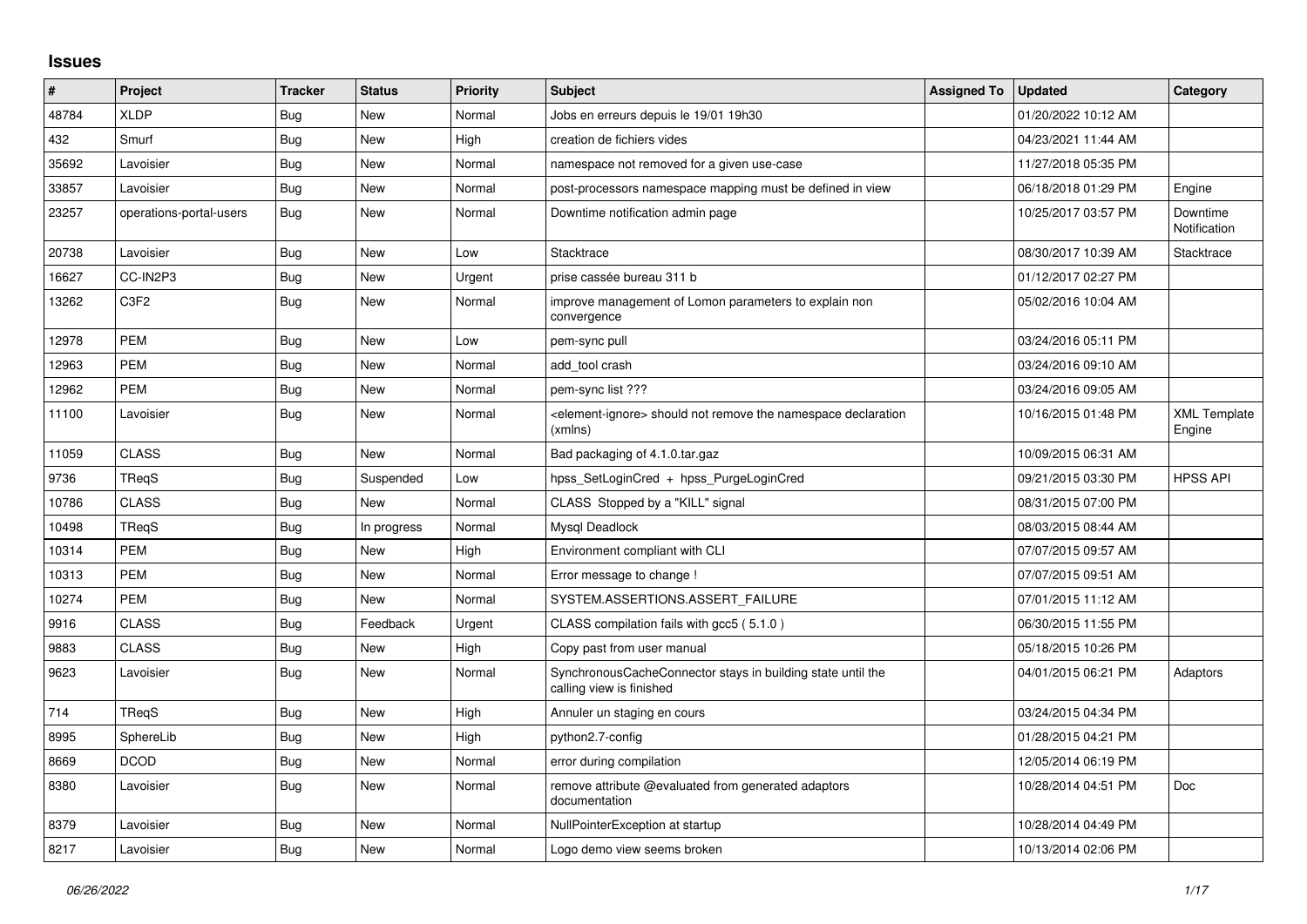| #     | Project                 | <b>Tracker</b> | <b>Status</b> | <b>Priority</b> | <b>Subject</b>                                                                                                                   | <b>Assigned To</b> | <b>Updated</b>      | Category                  |
|-------|-------------------------|----------------|---------------|-----------------|----------------------------------------------------------------------------------------------------------------------------------|--------------------|---------------------|---------------------------|
| 8055  | Lavoisier               | <b>Bug</b>     | New           | Normal          | view "debug" fails when Lavoisier is installed in a directory with<br>special character                                          |                    | 09/19/2014 05:02 PM |                           |
| 7655  | <b>AGATA DAQ</b>        | <b>Bug</b>     | New           | Normal          | E-log                                                                                                                            |                    | 07/08/2014 09:46 AM |                           |
| 7587  | <b>Topology Manager</b> | Bug            | New           | High            | Replace an item                                                                                                                  |                    | 06/30/2014 05:42 PM |                           |
| 7566  | Lavoisier               | Bug            | New           | Low             | fields of view "form" are disabled when they have default value                                                                  |                    | 06/27/2014 04:53 PM | Console                   |
| 7490  | <b>Topology Manager</b> | Bug            | New           | Normal          | Needed libp42.so.1                                                                                                               |                    | 06/19/2014 11:15 PM | Core TM                   |
| 7465  | Lavoisier               | Bug            | New           | Normal          | fix all the relative URL used by the web console                                                                                 |                    | 06/17/2014 04:57 PM | Console                   |
| 7073  | <b>Topology Manager</b> | <b>Bug</b>     | New           | Normal          | Off on GTS tree                                                                                                                  |                    | 05/07/2014 04:55 PM | Core TM                   |
| 7040  | <b>Topology Manager</b> | Bug            | New           | Normal          | Fixing configure                                                                                                                 |                    | 04/30/2014 03:46 PM | Core TM                   |
| 6062  | <b>CLASS</b>            | Bug            | New           | Normal          | FabricationPLant Parallelisation (in CLASS.cxx)                                                                                  |                    | 02/10/2014 11:59 AM |                           |
| 5765  | <b>AGATA DAQ</b>        | <b>Bug</b>     | New           | Normal          | Anode01                                                                                                                          |                    | 01/08/2014 02:44 PM |                           |
| 5592  | <b>DCOD</b>             | Bug            | New           | Low             | environment test missing in ./configure                                                                                          |                    | 11/29/2013 11:19 AM |                           |
| 5448  | <b>ENX</b>              | Bug            | New           | Normal          | configure enx                                                                                                                    |                    | 10/30/2013 10:31 AM | <b>ENX Core</b>           |
| 4068  | Pipelet                 | <b>Bug</b>     | New           | High            | Tagging works randomly with konqueror                                                                                            |                    | 03/07/2013 10:39 AM | Web                       |
| 3834  | <b>ENX</b>              | <b>Bug</b>     | New           | Low             | Removing data8 type for MM and MD                                                                                                |                    | 01/17/2013 06:08 PM | <b>ENX Core</b>           |
| 2753  | Pipelet                 | <b>Bug</b>     | New           | Urgent          | retrieve hook name from source code                                                                                              |                    | 05/22/2012 02:36 PM |                           |
| 1566  | Pipelet                 | <b>Bug</b>     | New           | Low             | Bug daemon cherrypy on Macintosh                                                                                                 |                    | 05/10/2011 12:14 PM |                           |
| 1561  | Smurf                   | Bug            | New           | Normal          | Smurf::RRD does not support "base"                                                                                               |                    | 04/13/2011 05:00 PM |                           |
| 1437  | Pipelet                 | Bug            | New           | Normal          | str_parents not updated in time for glob_parent                                                                                  |                    | 03/10/2011 05:51 PM |                           |
| 1083  | Oval                    | <b>Bug</b>     | New           | Immediate       | oval log -gui                                                                                                                    |                    | 11/16/2010 11:45 AM | Command Line<br>Interface |
| 1082  | Oval                    | <b>Bug</b>     | New           | Low             | NO DIFF                                                                                                                          |                    | 11/16/2010 11:44 AM | Command Line<br>Interface |
| 1003  | SphereLib               | <b>Bug</b>     | New           | Normal          | ps detection                                                                                                                     |                    | 10/15/2010 01:51 PM |                           |
| 938   | SphereLib               | <b>Bug</b>     | New           | Low             | Construction icosahedron                                                                                                         |                    | 09/29/2010 11:32 AM |                           |
| 45480 | PyROS                   | Feature        | New           | High            | **** D1 - System Security & Control                                                                                              |                    | 05/24/2022 02:55 PM |                           |
| 44658 | PyROS                   | Feature        | New           | High            | *** SF15 - SST - START&STOP - System Startup (launch),<br>monitoring, and Shutdown                                               |                    | 05/24/2022 02:55 PM |                           |
| 44159 | PyROS                   | Feature        | New           | Normal          | *** SF03 - ENV - Environment Monitoring (int/ext, observatory &<br>weather)                                                      |                    | 05/05/2022 09:54 AM |                           |
| 45481 | PyROS                   | Feature        | New           | Normal          | **** D2 - Users & Programs                                                                                                       |                    | 03/29/2022 09:17 AM |                           |
| 44154 | PyROS                   | Feature        | In progress   | Normal          | *** SF02 - SCP - Scientific Programs Management                                                                                  |                    | 03/29/2022 09:17 AM |                           |
| 44150 | PyROS                   | Feature        | In progress   | Normal          | *** SF01 - USR - Users, Roles, and Authorizations Management                                                                     |                    | 03/29/2022 09:14 AM |                           |
| 44721 | PyROS                   | Feature        | New           | Normal          | *** GF4 - QUAL - Quality & Tests - High level tests (integration &<br>functional), plan tests, validation des exigences (qualif) |                    | 03/16/2022 04:55 PM |                           |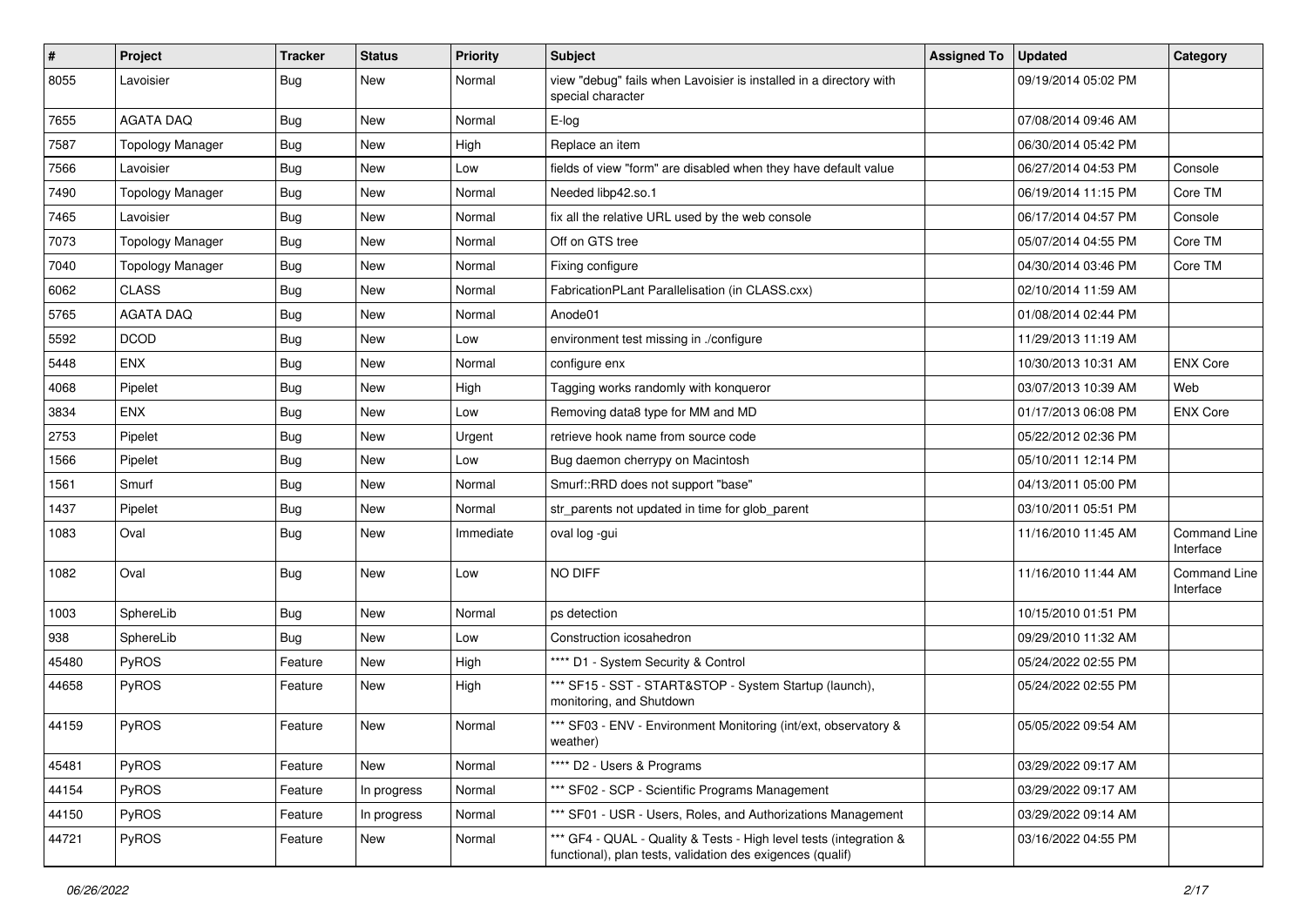| $\vert$ # | Project      | Tracker | <b>Status</b> | <b>Priority</b> | Subject                                                                                                                               | <b>Assigned To</b> | <b>Updated</b>      | Category |
|-----------|--------------|---------|---------------|-----------------|---------------------------------------------------------------------------------------------------------------------------------------|--------------------|---------------------|----------|
| 45485     | <b>PyROS</b> | Feature | New           | High            | **** D0 - GENERAL, ADMINISTRATIVE & TECHNICAL                                                                                         |                    | 03/16/2022 04:53 PM |          |
| 44659     | PyROS        | Feature | New           | Normal          | *** GF3 - INFRA - Hardware, Operating System, Network, Security<br>& Safety                                                           |                    | 03/16/2022 04:51 PM |          |
| 45483     | PyROS        | Feature | New           | High            | **** D4 - Images production (L0)                                                                                                      |                    | 03/16/2022 07:28 AM |          |
| 44163     | <b>PyROS</b> | Feature | New           | Normal          | *** SF09 - CMC - Command Control - Telescope & Instruments<br>Control & Monitoring (DeviceController, AgentDevice)                    |                    | 03/16/2022 07:28 AM |          |
| 44148     | PyROS        | Feature | New           | High            | *** GF2 - INST - Config, Install, udpate, deploy (IRAP, CNES,<br>TAROT)                                                               |                    | 03/16/2022 07:27 AM |          |
| 44165     | <b>PyROS</b> | Feature | New           | Normal          | *** SF16 - DSH - General monitoring : Dashboard (website)                                                                             |                    | 03/15/2022 11:26 PM |          |
| 44661     | PyROS        | Feature | New           | Normal          | *** SF13 - IAF - Images Fetching (quicklook & download)                                                                               |                    | 03/15/2022 04:49 PM |          |
| 44164     | <b>PyROS</b> | Feature | New           | Normal          | *** SF12 - IAN - Images Analysis (Triton)                                                                                             |                    | 03/15/2022 04:48 PM |          |
| 44584     | PyROS        | Feature | New           | Normal          | *** SF10 - CAL - Calibration (Dark/Bias/Flat)                                                                                         |                    | 03/15/2022 04:48 PM |          |
| 44162     | PyROS        | Feature | New           | High            | *** SF08 - EXE (SOX) - Observation Sequence (SO) eXecution                                                                            |                    | 03/15/2022 04:46 PM |          |
| 44160     | PyROS        | Feature | New           | Normal          | *** SF07 - PLN - Observation Sequences Planning & Scheduling                                                                          |                    | 03/15/2022 04:46 PM |          |
| 44158     | PyROS        | Feature | New           | Normal          | *** SF06 - ALR - Alerts Management                                                                                                    |                    | 03/15/2022 04:46 PM |          |
| 44161     | <b>PyROS</b> | Feature | New           | High            | *** SF04 - SPV - System Coordination & Supervision : Majordome<br>(Conducting) (head)                                                 |                    | 03/15/2022 04:45 PM |          |
| 45482     | PyROS        | Feature | New           | High            | **** D3 - Sequences submission & plannig                                                                                              |                    | 02/22/2022 03:01 PM |          |
| 45484     | <b>PyROS</b> | Feature | New           | Normal          | **** D5 - Images management (L1-L2)                                                                                                   |                    | 02/02/2022 02:36 PM |          |
| 44151     | PyROS        | Feature | New           | High            | *** GF1 - PROJ - Project management, documentation, formation<br>des utilisateurs, interfaces, plan de justification de la définition |                    | 01/31/2022 11:32 AM |          |
| 44172     | PyROS        | Feature | New           | High            | *** SF14 - OCF - Observatory Unit & Site Configuration                                                                                |                    | 01/29/2022 01:24 AM |          |
| 47860     | LabInvent    | Feature | New           | Immediate       | *** F - ENTITY - Materiels                                                                                                            |                    | 01/19/2022 03:51 PM |          |
| 47957     | LabInvent    | Feature | New           | Normal          | *** F - ENTITY - Les GROUPES (de User ou Materiel) :<br>Thématique, Métier, Projet, Site (+ Pole ou Service ?)                        |                    | 12/13/2021 11:12 AM |          |
| 47861     | LabInvent    | Feature | New           | Urgent          | *** F - ENTITY - Suivis (de Materiel ou User)                                                                                         |                    | 12/13/2021 11:10 AM |          |
| 47862     | LabInvent    | Feature | New           | Normal          | *** F - ENTITY - Prets (de Materiel)                                                                                                  |                    | 12/13/2021 11:10 AM |          |
| 47895     | LabInvent    | Feature | New           | Normal          | *** F - ENTITY - Documents attachés (à Materiel ou Suivi)                                                                             |                    | 12/13/2021 11:09 AM |          |
| 47866     | LabInvent    | Feature | New           | Urgent          | *** F - Installation                                                                                                                  |                    | 12/13/2021 11:08 AM |          |
| 47865     | LabInvent    | Feature | New           | Normal          | *** F - Configuration générale                                                                                                        |                    | 12/13/2021 11:06 AM |          |
| 47869     | LabInvent    | Feature | New           | Normal          | *** F - Tests                                                                                                                         |                    | 12/06/2021 02:28 PM |          |
| 47921     | LabInvent    | Feature | New           | Immediate       | *** F - Framework CakePhp                                                                                                             |                    | 12/02/2021 04:45 PM |          |
| 47875     | LabInvent    | Feature | New           | Urgent          | *** F - ENTITY GÉNÉRIQUE - Actions & Vues génériques (&<br>Refactorisation)                                                           |                    | 12/01/2021 11:21 AM |          |
| 47863     | LabInvent    | Feature | New           | High            | *** F - ENTITY - Users                                                                                                                |                    | 11/30/2021 03:43 PM |          |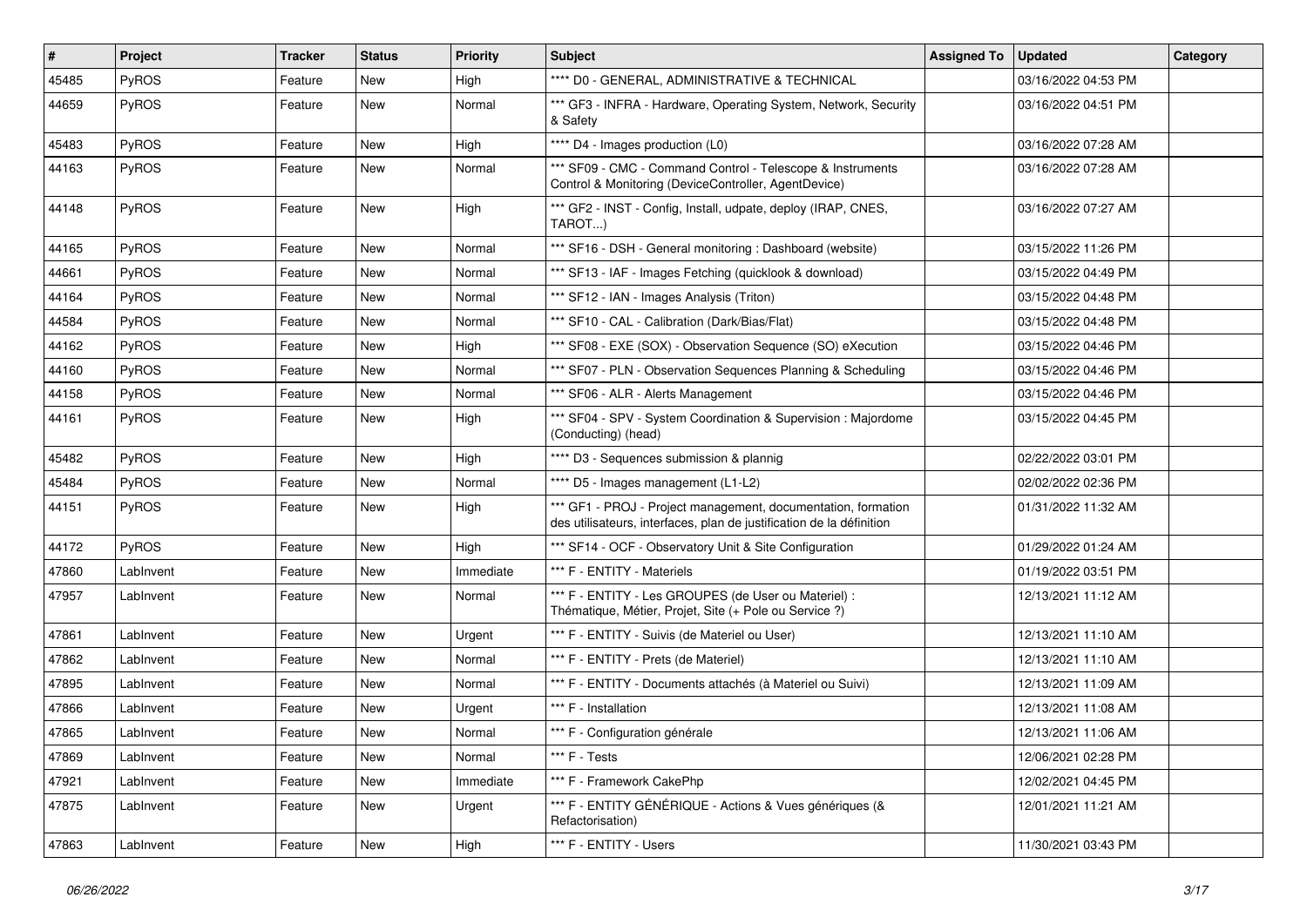| $\sharp$ | Project                 | <b>Tracker</b> | <b>Status</b> | <b>Priority</b> | <b>Subject</b>                                                                  | <b>Assigned To</b> | <b>Updated</b>      | Category                      |
|----------|-------------------------|----------------|---------------|-----------------|---------------------------------------------------------------------------------|--------------------|---------------------|-------------------------------|
| 47951    | LabInvent               | Feature        | New           | Normal          | *** F - Etiquettes & Imprimantes                                                |                    | 11/30/2021 01:42 PM |                               |
| 47932    | LabInvent               | Feature        | <b>New</b>    | Normal          | *** F - DOC (documentation)                                                     |                    | 11/30/2021 01:10 PM |                               |
| 47864    | LabInvent               | Feature        | New           | Normal          | *** F - ENTITY - Autres                                                         |                    | 11/30/2021 12:57 PM |                               |
| 8645     | ROD-DASHBOARD           | Feature        | In progress   | Normal          | ROD dashboard: only verify when closing ticket                                  |                    | 04/21/2021 12:52 PM | Dashboard                     |
| 37910    | Lavoisier               | Feature        | <b>New</b>    | High            | do not log AdaptorException when they are already sent to the<br>user           |                    | 07/25/2019 09:41 AM |                               |
| 37461    | Lavoisier               | Feature        | New           | Normal          | add support for jdk 11                                                          |                    | 04/25/2019 01:53 PM |                               |
| 37409    | TReaS                   | Feature        | New           | Normal          | Statistiques sur les queues dans les logs                                       |                    | 04/11/2019 01:40 PM |                               |
| 35045    | operations-portal-users | Feature        | New           | Normal          | Tasks for the release                                                           |                    | 09/20/2018 10:48 AM | Others                        |
| 35044    | operations-portal-users | Feature        | <b>New</b>    | Normal          | New ROD dashboard                                                               |                    | 09/20/2018 10:42 AM | Dashboard                     |
| 34801    | Lavoisier               | Feature        | New           | Normal          | add support for attribute @if in element view/variable                          |                    | 07/31/2018 12:57 PM |                               |
| 33350    | Lavoisier               | Feature        | New           | Low             | add a XPath function multireplace()                                             |                    | 05/31/2018 03:49 PM | Engine                        |
| 32928    | Lavoisier               | Feature        | New           | Normal          | support enumeration in route properties                                         |                    | 05/18/2018 02:23 PM | Service                       |
| 11484    | Lavoisier               | Feature        | New           | Low             | improve command "lavoisier-upgrade.sh"                                          |                    | 04/10/2018 11:06 AM |                               |
| 30741    | Lavoisier               | Feature        | <b>New</b>    | Low             | add research button on web site                                                 |                    | 04/04/2018 10:53 AM | Doc                           |
| 30735    | Lavoisier               | Feature        | New           | Low             | write documentation about the admin web console                                 |                    | 04/04/2018 10:52 AM | Doc                           |
| 27576    | Lavoisier               | Feature        | New           | Normal          | add a parameter "priority" on WhenCreatedTrigger                                |                    | 02/02/2018 03:18 PM | Engine                        |
| 27570    | Lavoisier               | Feature        | <b>New</b>    | Normal          | NotifiedTrigger should bypass attribute @ignore-during                          |                    | 02/02/2018 03:05 PM | Engine                        |
| 26907    | Lavoisier               | Feature        | New           | Normal          | implement XPath function format-number()                                        |                    | 01/10/2018 03:18 PM | <b>XML Template</b><br>Engine |
| 12976    | PEM                     | Feature        | New           | Low             | pem-sync co_pem                                                                 |                    | 03/24/2016 05:00 PM |                               |
| 12975    | <b>PEM</b>              | Feature        | New           | Normal          | pem-sync co_pem                                                                 |                    | 03/24/2016 04:54 PM |                               |
| 12974    | <b>PEM</b>              | Feature        | <b>New</b>    | Normal          | pem-sync cp_pem                                                                 |                    | 03/24/2016 04:52 PM |                               |
| 12961    | <b>PEM</b>              | Feature        | New           | Normal          | PEM version                                                                     |                    | 03/24/2016 09:03 AM |                               |
| 11915    | Lavoisier               | Feature        | New           | Normal          | change the parameters of plugin ChartRenderer                                   |                    | 02/05/2016 12:25 PM | Adaptors                      |
| 10871    | <b>CLASS</b>            | Feature        | <b>New</b>    | Normal          | Nominal Power                                                                   |                    | 09/10/2015 05:27 PM |                               |
| 10315    | Lavoisier               | Feature        | New           | Normal          | Index size of IndexedFileCache plugin is limited by the max<br>number of inodes |                    | 07/07/2015 10:12 AM | Adaptors                      |
| 10273    | <b>PEM</b>              | Feature        | New           | Normal          | Easier configuration process                                                    |                    | 07/01/2015 11:11 AM |                               |
| 9799     | Lavoisier               | Feature        | New           | Normal          | esxl function missing : add-duration                                            |                    | 04/30/2015 11:00 AM |                               |
| 9790     | <b>CLASS</b>            | Feature        | New           | High            | neutron & y Spectrum calculation                                                |                    | 04/29/2015 12:15 PM |                               |
| 9789     | <b>CLASS</b>            | Feature        | New           | Normal          | Multi Stream in EQM                                                             |                    | 04/29/2015 12:12 PM |                               |
| 9788     | <b>CLASS</b>            | Feature        | New           | Normal          | Multi Stream in FabricationPlant                                                |                    | 04/29/2015 12:10 PM |                               |
| 9787     | <b>CLASS</b>            | Feature        | New           | Normal          | Multi Stream in FabricationPlant/EQM                                            |                    | 04/29/2015 12:10 PM |                               |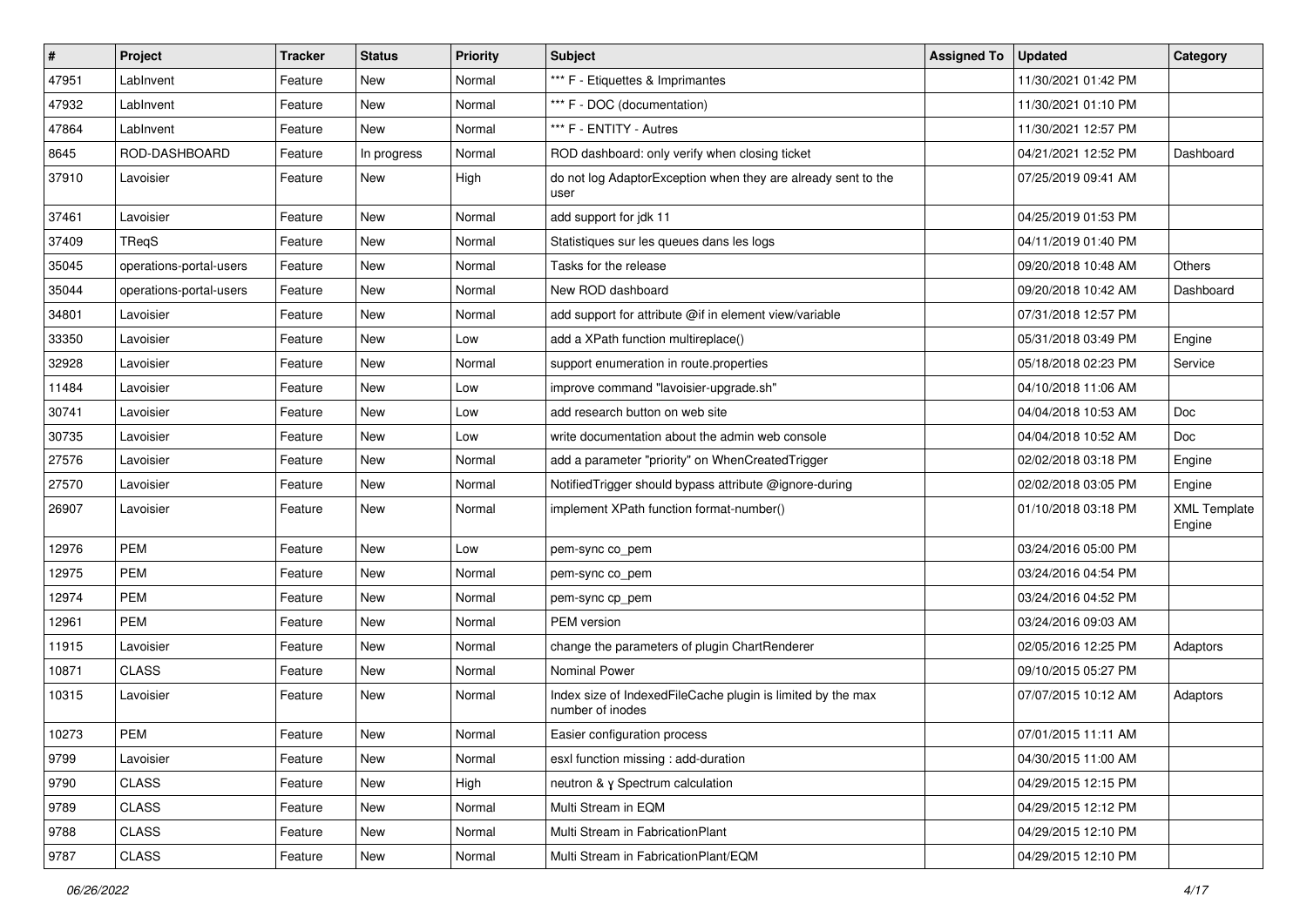| $\pmb{\#}$ | Project     | <b>Tracker</b> | <b>Status</b> | <b>Priority</b> | <b>Subject</b>                                                                                                              | <b>Assigned To</b> | <b>Updated</b>      | Category                      |
|------------|-------------|----------------|---------------|-----------------|-----------------------------------------------------------------------------------------------------------------------------|--------------------|---------------------|-------------------------------|
| 9778       | Lavoisier   | Feature        | New           | Normal          | support cookies in HTTPConnector                                                                                            |                    | 04/28/2015 01:39 PM | Adaptors                      |
| 9704       | Lavoisier   | Feature        | <b>New</b>    | Normal          | add option --override to lavoisier-upgrade.sh                                                                               |                    | 04/15/2015 10:07 AM |                               |
| 9624       | Lavoisier   | Feature        | New           | Normal          | when cache is empty and being built, user queries should be<br>waiting for it rather than failing                           |                    | 04/01/2015 06:30 PM | Engine                        |
| 9622       | Lavoisier   | Feature        | <b>New</b>    | Normal          | add links to fallback views into view "dependencies"                                                                        |                    | 04/01/2015 06:19 PM | Console                       |
| 9607       | Lavoisier   | Feature        | New           | Normal          | Add SAML 2.0 support in Lavoisier                                                                                           |                    | 04/01/2015 11:32 AM | Adaptors                      |
| 9606       | Lavoisier   | Feature        | <b>New</b>    | High            | add attribute @encoding to element <connector></connector>                                                                  |                    | 03/31/2015 06:29 PM | Engine                        |
| 9564       | Lavoisier   | Feature        | New           | Normal          | reorganize <pre-renderer> section</pre-renderer>                                                                            |                    | 03/30/2015 10:37 AM | Engine                        |
| 9562       | Lavoisier   | Feature        | New           | Normal          | re-implement <pre-renderers> in streaming mode</pre-renderers>                                                              |                    | 03/30/2015 10:32 AM | Engine                        |
| 9563       | Lavoisier   | Feature        | New           | Normal          | support <elements-ignore> into <element-create-as-parent></element-create-as-parent></elements-ignore>                      |                    | 03/30/2015 10:30 AM | <b>XML Template</b><br>Engine |
| 9560       | Lavoisier   | Feature        | <b>New</b>    | Normal          | SurroundSerializer should ignore header lines (starting with )</td <td></td> <td>03/30/2015 10:17 AM</td> <td>Adaptors</td> |                    | 03/30/2015 10:17 AM | Adaptors                      |
| 9559       | Lavoisier   | Feature        | New           | Normal          | develop a TextRenderer plugin                                                                                               |                    | 03/30/2015 10:15 AM | Adaptors                      |
| 9534       | Pipelet     | Feature        | New           | Normal          | logging of stdout and stderr                                                                                                |                    | 03/25/2015 02:31 PM |                               |
| 423        | TReqS       | Feature        | <b>New</b>    | High            | Écrire une toolbox pour administration                                                                                      |                    | 03/24/2015 04:40 PM |                               |
| 520        | TReqS       | Feature        | New           | Normal          | Communication entre Serveur et Client sans Base de données                                                                  |                    | 03/24/2015 04:37 PM |                               |
| 425        | TReqS       | Feature        | New           | Low             | Durée de vie des métadata                                                                                                   |                    | 03/24/2015 04:30 PM |                               |
| 517        | TReqS       | Feature        | New           | Normal          | Outils d'administation pour Tregs                                                                                           |                    | 03/24/2015 04:29 PM |                               |
| 500        | TReqS       | Feature        | New           | Low             | Injecter les information d'opération vers COLLOS                                                                            |                    | 03/24/2015 04:29 PM |                               |
| 516        | TReqS       | Feature        | <b>New</b>    | Normal          | Désactiver des queues                                                                                                       |                    | 03/24/2015 04:24 PM |                               |
| 388        | TReqS       | Feature        | New           | High            | Possibilités d'interactions avec le serveur TReqS                                                                           |                    | 03/24/2015 04:06 PM |                               |
| 416        | TReqS       | Feature        | In progress   | Normal          | État drainé pour TReqS                                                                                                      |                    | 03/24/2015 04:04 PM |                               |
| 9496       | Lavoisier   | Feature        | <b>New</b>    | High            | upgrade to more recent version of JSW                                                                                       |                    | 03/18/2015 06:34 PM | <b>Build</b>                  |
| 9467       | Lavoisier   | Feature        | New           | Normal          | improve flexibility of JSONRenderer                                                                                         |                    | 03/16/2015 01:54 PM | Adaptors                      |
| 7461       | Lavoisier   | Feature        | New           | High            | add XPath function url()                                                                                                    |                    | 02/17/2015 01:04 PM | Engine                        |
| 7460       | Lavoisier   | Feature        | New           | High            | support HTTP proxy                                                                                                          |                    | 02/17/2015 01:04 PM |                               |
| 9086       | Lavoisier   | Feature        | New           | High            | enable refreshing all notifiable caches with one single click                                                               |                    | 02/09/2015 12:37 PM | Console                       |
| 8817       | Lavoisier   | Feature        | New           | Normal          | develop a XML template optimizer                                                                                            |                    | 12/19/2014 05:10 PM | <b>XML Template</b><br>Engine |
| 8693       | <b>ENX</b>  | Feature        | <b>New</b>    | Normal          | sauver log_level                                                                                                            |                    | 12/09/2014 03:54 PM | <b>ENX Core</b>               |
| 8668       | <b>DCOD</b> | Feature        | <b>New</b>    | Normal          | filterdiff is missing                                                                                                       |                    | 12/05/2014 06:17 PM |                               |
| 8667       | <b>DCOD</b> | Feature        | New           | Normal          | uuid missing                                                                                                                |                    | 12/05/2014 06:14 PM |                               |
| 8405       | Lavoisier   | Feature        | New           | Normal          | implement XPath function choose_not_null(arg1, arg2)                                                                        |                    | 10/30/2014 02:21 PM | Engine                        |
| 8404       | Lavoisier   | Feature        | New           | Normal          | support parameters in <pre-renderers></pre-renderers>                                                                       |                    | 10/30/2014 11:03 AM | Engine                        |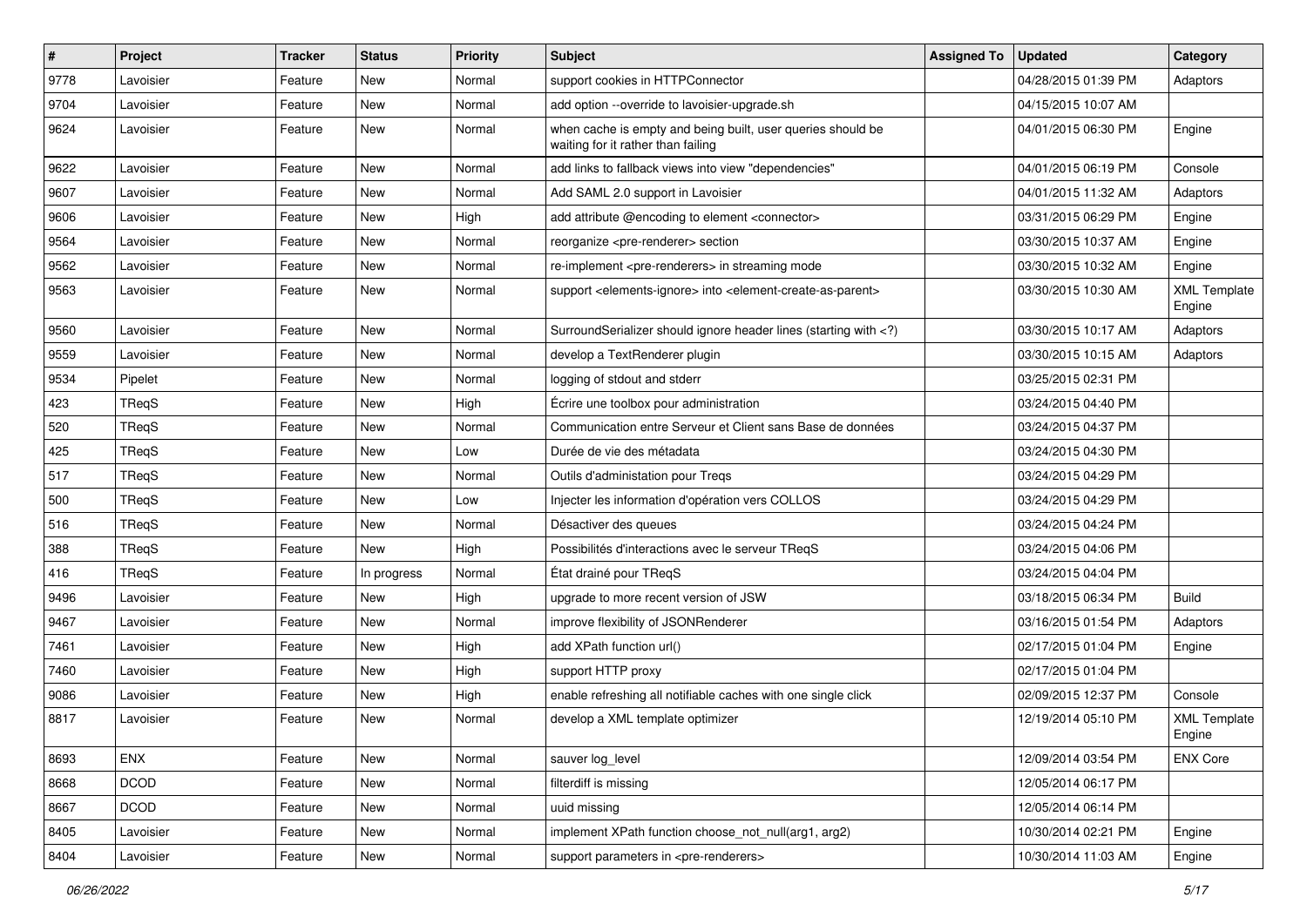| $\pmb{\#}$ | Project                 | <b>Tracker</b> | <b>Status</b> | <b>Priority</b> | Subject                                                             | <b>Assigned To</b> | <b>Updated</b>      | Category                          |
|------------|-------------------------|----------------|---------------|-----------------|---------------------------------------------------------------------|--------------------|---------------------|-----------------------------------|
| 8262       | Pipelet                 | Feature        | New           | Normal          | LocalRepository: recursive search of segment source script          |                    | 10/19/2014 05:13 PM |                                   |
| 8261       | Lavoisier               | Feature        | New           | Normal          | support attribute @out-xpath on <element></element>                 |                    | 10/17/2014 07:15 PM | <b>XML Template</b><br>Engine     |
| 8260       | Lavoisier               | Feature        | <b>New</b>    | Normal          | develop plugin ElementProcessor                                     |                    | 10/17/2014 07:10 PM | Adaptors                          |
| 8259       | Lavoisier               | Feature        | New           | Normal          | support parameter "renderer" in ZipRenderer and GZipRenderer        |                    | 10/17/2014 07:08 PM | Adaptors                          |
| 8258       | Lavoisier               | Feature        | New           | Normal          | add attribute @default to <renderers></renderers>                   |                    | 10/17/2014 07:07 PM | Engine                            |
| 8241       | Lavoisier               | Feature        | New           | Normal          | improve dropdown list of view "form"                                |                    | 10/15/2014 06:05 PM | Engine                            |
| 8240       | Lavoisier               | Feature        | New           | Normal          | LDAPConnector/LDIFSerializer should generate data in DSML<br>format |                    | 10/15/2014 06:02 PM | Adaptors                          |
| 8172       | Lavoisier               | Feature        | <b>New</b>    | Normal          | support XPath function append()                                     |                    | 10/06/2014 10:43 AM | <b>XML Template</b><br>Engine     |
| 8132       | Lavoisier               | Feature        | New           | Normal          | support attribute @first-child-attributes in <element></element>    |                    | 09/30/2014 04:28 PM |                                   |
| 7811       | Lavoisier               | Feature        | New           | Normal          | support server-side argument validation with XPath                  |                    | 07/30/2014 05:05 PM |                                   |
| 7649       | Lavoisier               | Feature        | New           | Normal          | develop a XMLTemplateProcessor plugin                               |                    | 07/04/2014 05:52 PM | Adaptors                          |
| 7619       | Lavoisier               | Feature        | New           | Normal          | replace @INCLUDES with #include in properties files                 |                    | 07/04/2014 11:17 AM | Engine                            |
| 7486       | <b>Topology Manager</b> | Feature        | New           | Normal          | Modification of information                                         |                    | 06/19/2014 02:41 PM | <b>GUI</b>                        |
| 7483       | <b>Topology Manager</b> | Feature        | New           | Normal          | Protect modification                                                |                    | 06/19/2014 02:27 PM | GUI                               |
| 7464       | Lavoisier               | Feature        | <b>New</b>    | Normal          | replace XSL with HTML template in web console                       |                    | 06/17/2014 04:55 PM | Console                           |
| 7463       | Lavoisier               | Feature        | New           | Normal          | add attribute tpl:url.                                              |                    | 06/17/2014 04:54 PM | <b>HTML</b><br>Template<br>Engine |
| 7325       | Lavoisier               | Feature        | New           | Normal          | support filtering dependencies graph by categories                  |                    | 06/04/2014 05:14 PM | Console                           |
| 7037       | <b>Topology Manager</b> | Feature        | New           | Normal          | Configuration file for TM                                           |                    | 04/30/2014 03:11 PM |                                   |
| 6748       | <b>CLASS</b>            | Feature        | New           | Normal          | Charger un parc présimulé à partir du .root                         |                    | 04/03/2014 11:36 AM |                                   |
| 6687       | Lavoisier               | Feature        | New           | Low             | develop a CronTrigger                                               |                    | 03/27/2014 04:36 PM | Adaptors                          |
| 6325       | Lavoisier               | Feature        | New           | Low             | enable limiting the maximum output size                             |                    | 03/24/2014 10:40 AM | Engine                            |
| 6353       | Lavoisier               | Feature        | New           | Low             | support new parameter type "Language"                               |                    | 03/24/2014 10:40 AM | Engine                            |
| 6260       | Lavoisier               | Feature        | New           | Low             | support introspection of view-template                              |                    | 03/24/2014 10:40 AM | Engine                            |
| 6303       | Lavoisier               | Feature        | New           | Low             | support attributes @package and @id on <config></config>            |                    | 03/24/2014 10:31 AM | Engine                            |
| 5090       | Lavoisier               | Feature        | New           | Low             | add new adaptor type : <writer></writer>                            |                    | 03/24/2014 10:26 AM | Engine                            |
| 4906       | Lavoisier               | Feature        | New           | Low             | XPath2SQLTemplate: add support for SQL functions                    |                    | 03/24/2014 10:26 AM | Adaptors                          |
| 4905       | Lavoisier               | Feature        | New           | Low             | XPath2SQLTemplate: add support for XPath functions                  |                    | 03/24/2014 10:26 AM | Adaptors                          |
| 4904       | Lavoisier               | Feature        | New           | Low             | XPath2SQLTemplate: add support for ORDER BY                         |                    | 03/24/2014 10:26 AM | Adaptors                          |
| 4871       | Lavoisier               | Feature        | New           | Low             | ExcelSerializer                                                     |                    | 03/24/2014 10:26 AM | Adaptors                          |
| 4870       | Lavoisier               | Feature        | New           | Low             | BinarySerializer                                                    |                    | 03/24/2014 10:26 AM | Adaptors                          |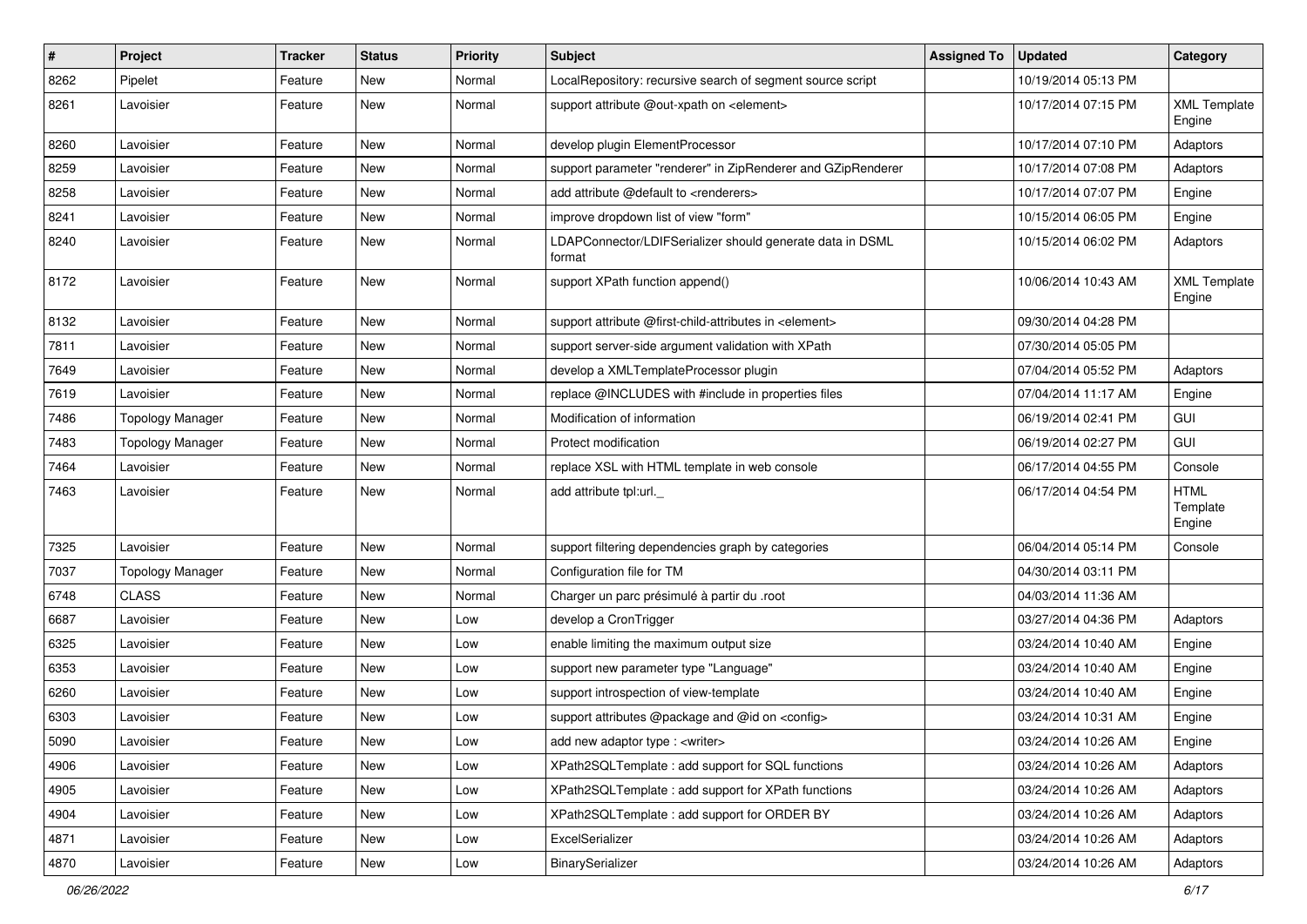| $\pmb{\#}$ | Project                              | <b>Tracker</b> | <b>Status</b> | <b>Priority</b> | Subject                                                  | <b>Assigned To</b> | <b>Updated</b>      | Category        |
|------------|--------------------------------------|----------------|---------------|-----------------|----------------------------------------------------------|--------------------|---------------------|-----------------|
| 4867       | Lavoisier                            | Feature        | New           | Low             | ScalaProcessor                                           |                    | 03/24/2014 10:26 AM | Adaptors        |
| 4866       | Lavoisier                            | Feature        | New           | Low             | <b>XQueryConnector</b>                                   |                    | 03/24/2014 10:26 AM | Adaptors        |
| 4865       | Lavoisier                            | Feature        | New           | Low             | support remote connection in JMXConnector                |                    | 03/24/2014 10:26 AM | Adaptors        |
| 4863       | Lavoisier                            | Feature        | New           | Low             | YAMLRenderer                                             |                    | 03/24/2014 10:26 AM | Adaptors        |
| 6360       | Lavoisier                            | Feature        | <b>New</b>    | Low             | develop a EntriesProcessor (or a EntriesRenderer)        |                    | 03/05/2014 03:22 PM | Adaptors        |
| 4934       | Lavoisier                            | Feature        | <b>New</b>    | Low             | implement some additional cache adaptors                 |                    | 02/07/2014 04:59 PM | Adaptors        |
| 5009       | Lavoisier                            | Feature        | <b>New</b>    | Low             | <b>ICalRenderer</b>                                      |                    | 01/21/2014 06:02 PM | Adaptors        |
| 5008       | Lavoisier                            | Feature        | New           | Low             | <b>ICalSerializer</b>                                    |                    | 01/21/2014 06:01 PM | Adaptors        |
| 5757       | <b>Topology Manager</b>              | Feature        | New           | Low             | Topology manager- error detection in mezzanine           |                    | 01/07/2014 01:29 PM |                 |
| 5751       | Electronic Control and<br>Monitoring | Feature        | <b>New</b>    | Low             | buildcfg with some error message                         |                    | 01/06/2014 05:43 PM |                 |
| 5726       | <b>Topology Manager</b>              | Feature        | <b>New</b>    | Normal          | Display                                                  |                    | 01/06/2014 09:21 AM |                 |
| 5729       | <b>Topology Manager</b>              | Feature        | New           | Low             | Title in firefox                                         |                    | 01/03/2014 06:58 PM |                 |
| 5558       | Lavoisier                            | Feature        | <b>New</b>    | Low             | add XPath function build_xpath()                         |                    | 11/29/2013 09:58 AM | Engine          |
| 5527       | <b>ENX</b>                           | Feature        | <b>New</b>    | Low             | Named register list                                      |                    | 11/18/2013 05:30 PM | <b>Drivers</b>  |
| 5503       | <b>DCOD</b>                          | Feature        | <b>New</b>    | Low             | test ada 2012 in ./configure                             |                    | 11/13/2013 04:54 PM |                 |
| 5350       | <b>CLASS</b>                         | Feature        | <b>New</b>    | Low             | Set some quality criteria on Pu when building a MOX fuel |                    | 10/22/2013 11:50 AM |                 |
| 5377       | <b>CLASS</b>                         | Feature        | <b>New</b>    | Low             | enrichment factory                                       |                    | 10/21/2013 03:15 PM |                 |
| 5376       | <b>CLASS</b>                         | Feature        | New           | Low             | Reactor batch creation                                   |                    | 10/21/2013 03:14 PM |                 |
| 5329       | <b>CLASS</b>                         | Feature        | <b>New</b>    | Low             | Power density                                            |                    | 10/14/2013 05:58 PM |                 |
| 4652       | <b>ENX</b>                           | Feature        | New           | Low             | rename appenders.ad[sb]                                  |                    | 06/13/2013 10:19 AM | <b>ENX Core</b> |
| 42         | <b>ENX</b>                           | Feature        | New           | Urgent          | Module ID Handler                                        |                    | 06/05/2013 02:27 PM | <b>ENX Core</b> |
| 2112       | LC <sub>2</sub>                      | Feature        | <b>New</b>    | Low             | Rorc lib                                                 |                    | 04/08/2013 06:11 PM |                 |
| 3992       | Pipelet                              | Feature        | New           | Low             | directory in data with specific color                    |                    | 02/20/2013 05:19 PM |                 |
| 656        | <b>ENX</b>                           | Feature        | <b>New</b>    | Low             | named register                                           |                    | 01/30/2013 03:59 PM | <b>ENX Core</b> |
| 2644       | ENX                                  | Feature        | New           | Low             | Que faire en cas de multiple connexion sans quit         |                    | 01/22/2013 05:04 PM | <b>ENX Core</b> |
| 659        | <b>ENX</b>                           | Feature        | New           | Normal          | Gestion des arbres DOM                                   |                    | 01/16/2013 11:33 AM | <b>ENX Core</b> |
| 3039       | APCScheduler                         | Feature        | <b>New</b>    | Normal          | création de tarball sans exécutable                      |                    | 07/31/2012 06:11 PM |                 |
| 3022       | AGATA DAQ                            | Feature        | New           | Low             | [ELOG] change the "From"                                 |                    | 07/26/2012 10:18 AM |                 |
| 2076       | LC <sub>2</sub>                      | Feature        | New           | Low             | Finer grained report for boot Crocus script              |                    | 10/11/2011 02:18 PM |                 |
| 631        | ftsmonitor                           | Feature        | New           | Low             | History of a DN access                                   |                    | 10/22/2010 10:10 AM |                 |
| 959        | SphereLib                            | Feature        | New           | Low             | intégrer ginp                                            |                    | 10/06/2010 11:30 AM |                 |
| 890        | SphereLib                            | Feature        | New           | Low             | spline with order $!= 3$                                 |                    | 09/06/2010 03:08 PM |                 |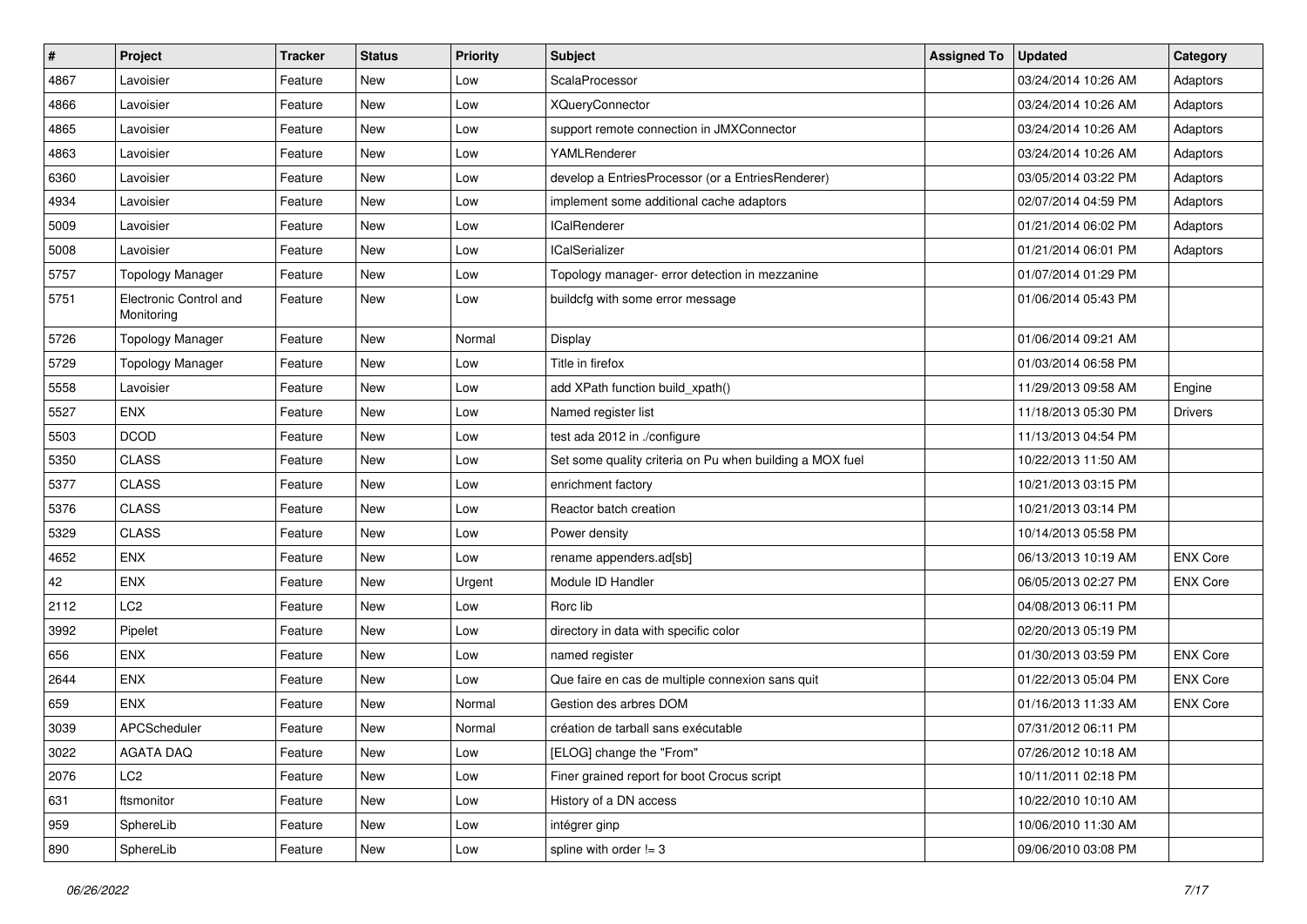| $\sharp$ | Project                 | Tracker | <b>Status</b> | <b>Priority</b> | <b>Subject</b>                                                       | <b>Assigned To</b> | <b>Updated</b>      | Category   |
|----------|-------------------------|---------|---------------|-----------------|----------------------------------------------------------------------|--------------------|---------------------|------------|
| 755      | SphereLib               | Feature | New           | Normal          | Parallélisation de cat2mask                                          |                    | 06/14/2010 04:34 PM |            |
| 754      | SphereLib               | Feature | New           | Normal          | Parallélisation de la routine apodize_mask                           |                    | 06/14/2010 04:33 PM |            |
| 597      | Oval                    | Feature | New           | Normal          | YAML comme langage de configuration ?                                |                    | 05/11/2010 01:36 PM |            |
| 202      | Smurf                   | Feature | New           | Low             | Smurf::DB::Getopt add fping to smelect                               |                    | 10/21/2009 04:46 PM |            |
| 93       | RIsngCons               | Feature | New           | Low             | Touche pour forcer le renouvellement de cache                        |                    | 03/31/2009 10:16 AM |            |
| 87       | RIsngCons               | Feature | New           | Low             | Limiter la taille du cache                                           |                    | 03/30/2009 03:32 PM |            |
| 86       | RIsngCons               | Feature | New           | Low             | Tris dynamiques                                                      |                    | 03/30/2009 03:31 PM |            |
| 36236    | IN2P3-Forge             | Support | New           | High            | Synchronisation demandée pour un serveur Mercurial                   |                    | 04/13/2021 09:07 AM |            |
| 35994    | IN2P3-Forge             | Support | New           | Normal          | Synchronisation demandée pour un serveur Mercurial                   |                    | 01/11/2019 03:10 PM |            |
| 16628    | CC-IN2P3                | Support | New           | Normal          | Sèche cheveux dans le vestiaire                                      |                    | 01/12/2017 02:37 PM |            |
| 10065    | <b>CLASS</b>            | Support | New           | Normal          | Multi-Threading in CLASS                                             |                    | 06/05/2015 11:30 AM |            |
| 9491     | JEM-EUSO                | Support | New           | Normal          | I need to access also to AWG Euso balloon documents                  |                    | 03/18/2015 03:36 PM |            |
| 7041     | <b>Topology Manager</b> | Support | New           | Normal          | Sub repositories                                                     |                    | 04/30/2014 03:52 PM |            |
| 5739     | <b>AGATA DAQ</b>        | Support | New           | Low             | visu1 out                                                            |                    | 01/04/2014 01:46 PM |            |
| 51461    | <b>GRAND</b>            | Task    | New           | Normal          | WP 4.4: pipeline simulation                                          |                    | 06/24/2022 03:13 PM | soft simu  |
| 51442    | GRAND                   | Task    | New           | Normal          | WP 4.3: workflow and scheduler                                       |                    | 06/24/2022 03:03 PM | infra soft |
| 49899    | <b>GRAND</b>            | Task    | New           | Normal          | WP 2.4: antenna network simulation                                   |                    | 06/24/2022 02:48 PM |            |
| 49895    | <b>GRAND</b>            | Task    | New           | Normal          | WP 2: GRANDLIB modelization and software                             |                    | 06/24/2022 02:48 PM |            |
| 49898    | <b>GRAND</b>            | Task    | New           | Normal          | WP 2.3: unit detector modeling and coding                            |                    | 06/24/2022 02:11 PM |            |
| 49910    | <b>GRAND</b>            | Task    | New           | Normal          | WP 3.1: manage data event DB                                         |                    | 06/24/2022 01:55 PM |            |
| 51444    | <b>GRAND</b>            | Task    | New           | Normal          | WP 3.5: infra documentation                                          |                    | 06/24/2022 01:50 PM | infra soft |
| 49909    | <b>GRAND</b>            | Task    | New           | Normal          | WP 3: software infra and database                                    |                    | 06/24/2022 01:48 PM |            |
| 49914    | <b>GRAND</b>            | Task    | New           | Normal          | WP 3.4: code distribution, software env.                             |                    | 06/24/2022 01:41 PM |            |
| 49928    | <b>GRAND</b>            | Task    | New           | Normal          | WP 6.3: testbench                                                    |                    | 06/24/2022 12:58 PM |            |
| 49927    | <b>GRAND</b>            | Task    | New           | Normal          | WP 6.2: analytical method                                            |                    | 06/24/2022 12:41 PM |            |
| 49939    | <b>GRAND</b>            | Task    | New           | Normal          | WP 9.4: data taking                                                  |                    | 06/23/2022 08:19 PM |            |
| 49152    | PyROS                   | Task    | New           | Normal          | RUN/EXEC - Start & Stop software (et Agents)                         |                    | 05/24/2022 02:55 PM |            |
| 49149    | PyROS                   | Task    | New           | High            | SCRIPT RUN (PYROS/pyros.py) (uniquement pour la partie<br>execution) |                    | 05/24/2022 02:55 PM |            |
| 44907    | PyROS                   | Task    | New           | Normal          | Show Weather & Observatory monitored data (in a convenient<br>way)   |                    | 05/05/2022 09:53 AM |            |
| 49929    | <b>GRAND</b>            | Task    | New           | Normal          | WP 6.4: frontend implementation                                      |                    | 04/14/2022 02:24 PM |            |
| 44892    | PyROS                   | Task    | New           | Normal          | SPs view (list & 1)                                                  |                    | 03/29/2022 09:17 AM |            |
| 44890    | PyROS                   | Task    | New           | Normal          | SP CRUD                                                              |                    | 03/29/2022 09:17 AM |            |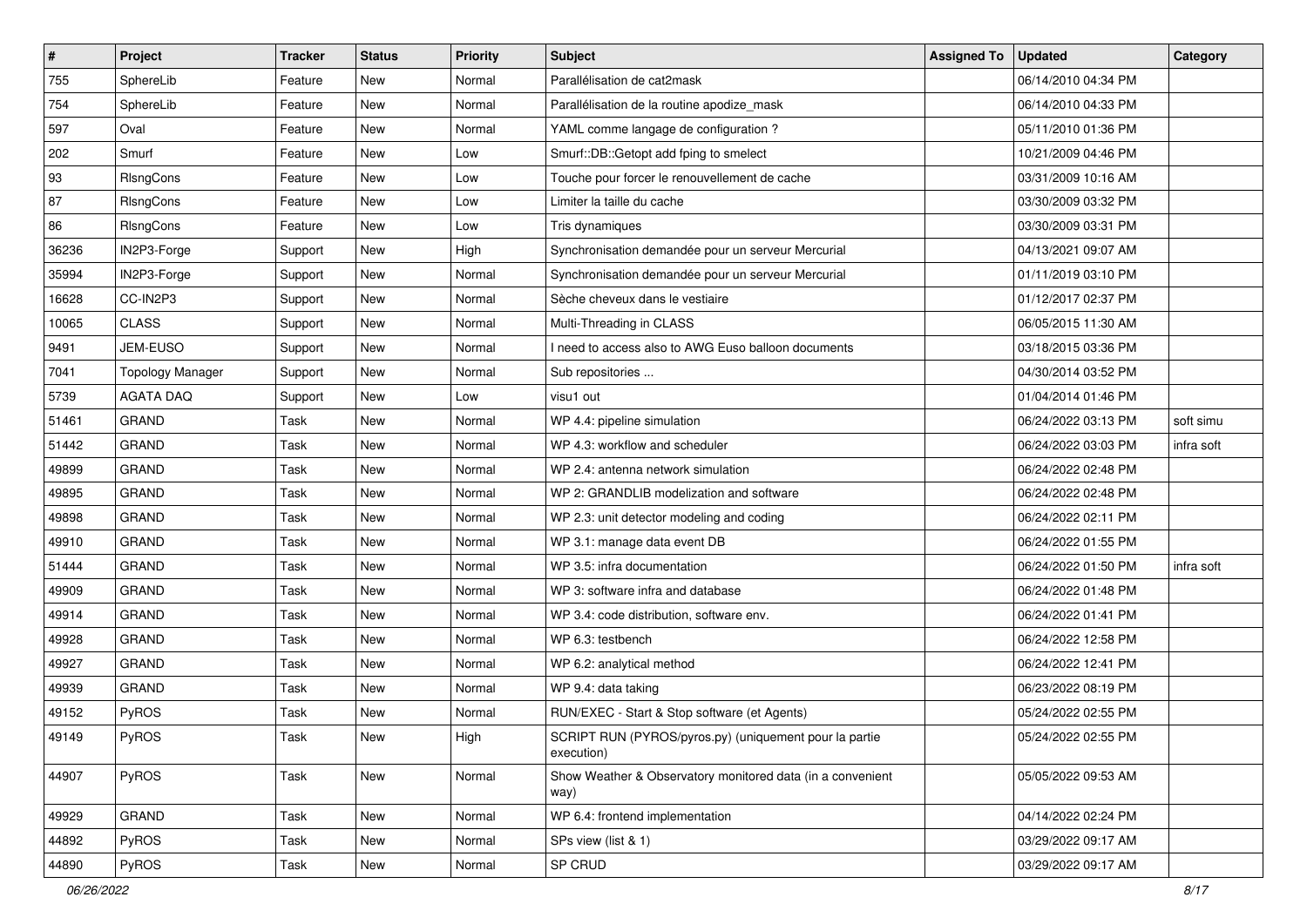| $\sharp$ | Project      | Tracker | <b>Status</b> | Priority | Subject                                                | <b>Assigned To</b> | <b>Updated</b>      | Category |
|----------|--------------|---------|---------------|----------|--------------------------------------------------------|--------------------|---------------------|----------|
| 44835    | PyROS        | Task    | New           | Normal   | (F01) CRUD (utilisateur)                               |                    | 03/29/2022 09:14 AM |          |
| 49936    | <b>GRAND</b> | Task    | New           | Normal   | WP 9.1: detector design adaptation                     |                    | 03/21/2022 03:18 PM |          |
| 49926    | <b>GRAND</b> | Task    | New           | Normal   | WP 6.1: neuronal network method                        |                    | 03/21/2022 01:40 PM |          |
| 49930    | <b>GRAND</b> | Task    | New           | Normal   | WP 7: second level trigger (SLT)                       |                    | 03/21/2022 10:28 AM |          |
| 49934    | <b>GRAND</b> | Task    | New           | Normal   | WP 8.3: trigger evaluation                             |                    | 03/21/2022 10:28 AM |          |
| 49931    | <b>GRAND</b> | Task    | New           | Normal   | WP 8: data reconstruction study                        |                    | 03/21/2022 10:28 AM |          |
| 49925    | <b>GRAND</b> | Task    | New           | Normal   | WP 6: first level trigger (FLT)                        |                    | 03/21/2022 10:28 AM |          |
| 49911    | <b>GRAND</b> | Task    | New           | Normal   | WP 3.2: calibration monotoring DB                      |                    | 03/18/2022 05:13 PM |          |
| 49924    | <b>GRAND</b> | Task    | New           | Normal   | WP 5.2: noise event selection                          |                    | 03/18/2022 05:13 PM |          |
| 49923    | <b>GRAND</b> | Task    | New           | Normal   | WP 5.5: EAS selection                                  |                    | 03/18/2022 05:13 PM |          |
| 49922    | <b>GRAND</b> | Task    | New           | Normal   | WP 5.4: reconstruction                                 |                    | 03/18/2022 05:13 PM |          |
| 49918    | <b>GRAND</b> | Task    | New           | Normal   | WP 5: GP 13/100 experimental DB analysis               |                    | 03/18/2022 05:13 PM |          |
| 49901    | <b>GRAND</b> | Task    | New           | Normal   | WP 2.6: common tools                                   |                    | 03/18/2022 05:13 PM |          |
| 49921    | <b>GRAND</b> | Task    | New           | Normal   | WP 5.3: calibration                                    |                    | 03/18/2022 05:13 PM |          |
| 49919    | <b>GRAND</b> | Task    | New           | Normal   | WP 5.1: data taking                                    |                    | 03/18/2022 05:13 PM |          |
| 49905    | GRAND        | Task    | New           | Normal   | WP 1: GRAND management                                 |                    | 03/18/2022 05:13 PM |          |
| 49906    | <b>GRAND</b> | Task    | New           | Normal   | WP 1.1: finance                                        |                    | 03/18/2022 05:13 PM |          |
| 49904    | <b>GRAND</b> | Task    | New           | Normal   | WP 2.9: detector monotoring                            |                    | 03/18/2022 05:13 PM |          |
| 49903    | <b>GRAND</b> | Task    | New           | Normal   | WP 2.8: detector calibration                           |                    | 03/18/2022 05:13 PM |          |
| 49896    | <b>GRAND</b> | Task    | New           | Normal   | WP 2.1: software architecture and optimization         |                    | 03/18/2022 05:13 PM |          |
| 49944    | <b>GRAND</b> | Task    | New           | Normal   | WP 10.3: data analysis                                 |                    | 03/18/2022 04:45 PM |          |
| 49943    | <b>GRAND</b> | Task    | New           | Normal   | WP 10.2: data taking                                   |                    | 03/18/2022 04:45 PM |          |
| 49942    | <b>GRAND</b> | Task    | New           | Normal   | WP 10.1: deployment                                    |                    | 03/18/2022 04:45 PM |          |
| 49941    | <b>GRAND</b> | Task    | New           | Normal   | WP 10: GP 300 setup                                    |                    | 03/18/2022 04:45 PM |          |
| 49933    | <b>GRAND</b> | Task    | New           | Normal   | WP 8.2: final reconstruction                           |                    | 03/18/2022 04:39 PM |          |
| 49932    | <b>GRAND</b> | Task    | New           | Normal   | WP 8.1: SLT info definition                            |                    | 03/18/2022 04:39 PM |          |
| 49940    | <b>GRAND</b> | Task    | New           | Normal   | WP 9.5: data analysis                                  |                    | 03/18/2022 03:35 PM |          |
| 49937    | GRAND        | Task    | New           | Normal   | WP 9.2: production detector adaptation                 |                    | 03/18/2022 03:32 PM |          |
| 49938    | GRAND        | Task    | New           | Normal   | WP 9.3: deployment commissioning                       |                    | 03/18/2022 03:27 PM |          |
| 49917    | <b>GRAND</b> | Task    | New           | Normal   | WP 4.2: validation                                     |                    | 03/18/2022 03:08 PM |          |
| 49916    | <b>GRAND</b> | Task    | New           | Normal   | WP 4.1: production, storing & management               |                    | 03/18/2022 03:06 PM |          |
| 49912    | GRAND        | Task    | New           | Normal   | WP 3.3: manage software infra : CI, quality, DB engine |                    | 03/18/2022 03:03 PM |          |
| 49900    | GRAND        | Task    | New           | Normal   | WP 2.5: reconstruction method                          |                    | 03/18/2022 02:57 PM |          |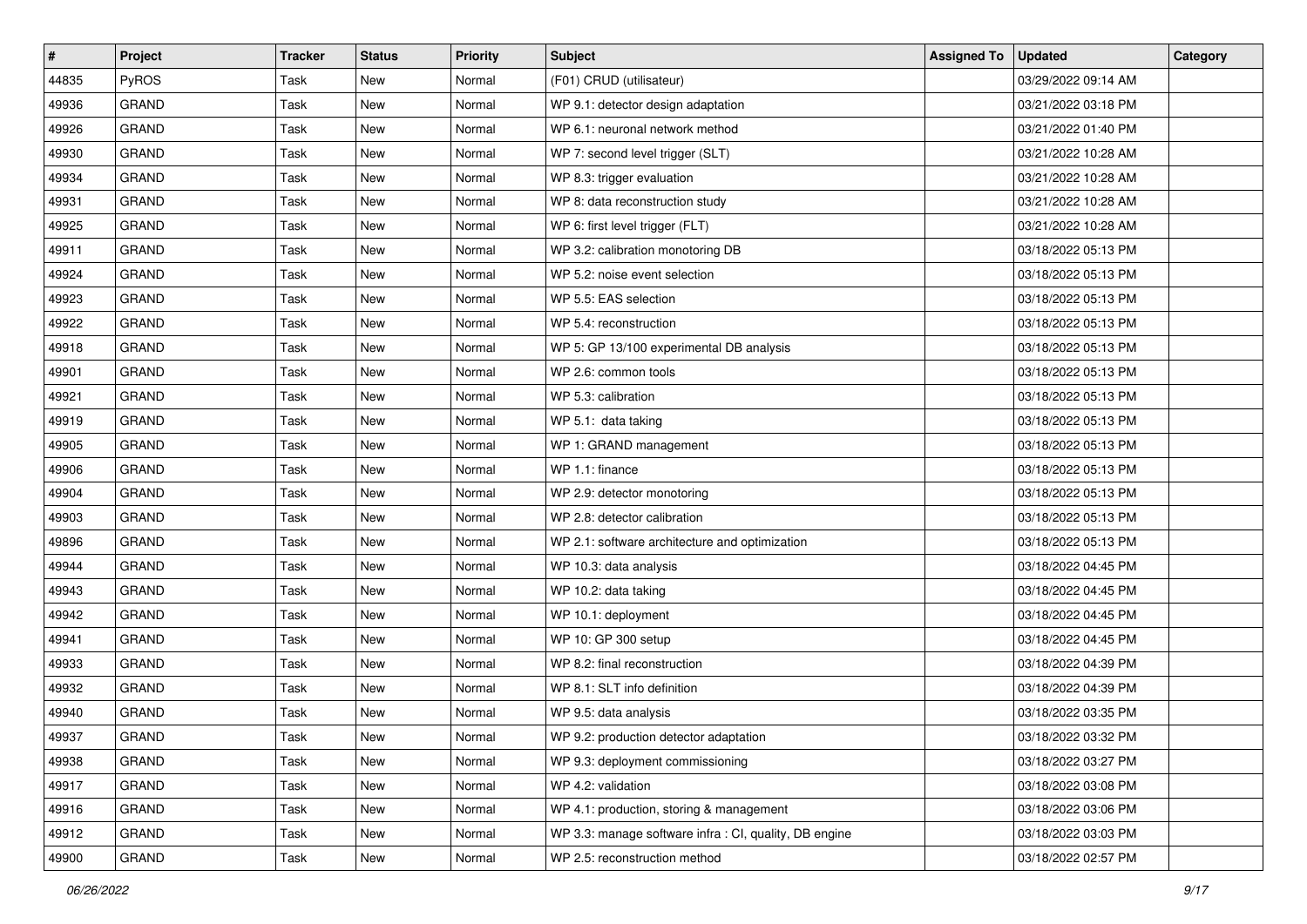| #     | Project      | <b>Tracker</b> | <b>Status</b> | <b>Priority</b> | Subject                                                                                  | <b>Assigned To</b> | <b>Updated</b>      | Category |
|-------|--------------|----------------|---------------|-----------------|------------------------------------------------------------------------------------------|--------------------|---------------------|----------|
| 49897 | <b>GRAND</b> | Task           | New           | Normal          | WP 2.2: input output format fie                                                          |                    | 03/18/2022 12:22 AM |          |
| 49935 | <b>GRAND</b> | Task           | New           | Normal          | WP 9: Nançay setup                                                                       |                    | 03/18/2022 12:20 AM |          |
| 49915 | <b>GRAND</b> | Task           | New           | Normal          | WP 4: Creating GRAND simulation                                                          |                    | 03/18/2022 12:20 AM |          |
| 49890 | PyROS        | Task           | New           | Normal          | Global Start & Stop (safe)                                                               |                    | 03/16/2022 04:52 PM |          |
| 49889 | PyROS        | Task           | New           | Normal          | Backup                                                                                   |                    | 03/16/2022 04:49 PM |          |
| 49888 | PyROS        | Task           | New           | Normal          | Firewall                                                                                 |                    | 03/16/2022 04:48 PM |          |
| 49887 | PyROS        | Task           | New           | Normal          | Hardware                                                                                 |                    | 03/16/2022 04:47 PM |          |
| 49886 | PyROS        | Task           | New           | Normal          | System watch (Nagios, )                                                                  |                    | 03/16/2022 04:47 PM |          |
| 49885 | PyROS        | Task           | New           | Normal          | Network                                                                                  |                    | 03/16/2022 04:46 PM |          |
| 48279 | PyROS        | Task           | New           | Normal          | General LOGGING (fichiers texte, écran en mode debug)                                    |                    | 03/16/2022 04:45 PM |          |
| 49878 | PyROS        | Task           | New           | Normal          | SF02-SCP integration - Lancement auto de l'agent de gestion du<br>SP lifecycle           |                    | 03/16/2022 10:37 AM |          |
| 49876 | PyROS        | Task           | New           | Normal          | Guitastro integration                                                                    |                    | 03/16/2022 07:28 AM |          |
| 49875 | PyROS        | Task           | New           | Normal          | (classic) Installation Guitastro & dependencies                                          |                    | 03/16/2022 07:27 AM |          |
| 48271 | PyROS        | Task           | New           | High            | CLASSIC installation (with venv)                                                         |                    | 03/16/2022 07:27 AM |          |
| 44168 | PyROS        | Task           | New           | High            | (GF2) INSTALL & DEPLOY                                                                   |                    | 03/16/2022 07:27 AM |          |
| 49874 | PyROS        | Task           | New           | Normal          | (docker) Installation Guitastro & dependencies                                           |                    | 03/16/2022 07:26 AM |          |
| 45552 | PyROS        | Task           | New           | Normal          | General configuration integration                                                        |                    | 03/15/2022 11:15 PM |          |
| 49871 | PyROS        | Task           | New           | Normal          | Config par défaut (à définir)                                                            |                    | 03/15/2022 11:11 PM |          |
| 49210 | PyROS        | Task           | New           | Normal          | CONFIGURATION GENERALE                                                                   |                    | 03/15/2022 11:11 PM |          |
| 49870 | <b>PyROS</b> | Task           | New           | Normal          | Config générale : logo, pagination, couleurs, options générales,<br>options par feature, |                    | 03/15/2022 11:11 PM |          |
| 49872 | PyROS        | Task           | New           | Normal          | Restauration de la config par défaut                                                     |                    | 03/15/2022 11:10 PM |          |
| 49125 | PyROS        | Task           | New           | Normal          | SF05-SEQ integration                                                                     |                    | 03/15/2022 11:03 PM |          |
| 44166 | PyROS        | Task           | New           | High            | (GF1) DOCUMENTATION                                                                      |                    | 03/04/2022 11:57 AM |          |
| 44389 | PyROS        | Task           | New           | High            | (GF1) PROJECT MANAGEMENT (REDMINE FORGE) : Features,<br>tasks, gantt, kanban             |                    | 03/04/2022 11:56 AM |          |
| 49543 | PyROS        | Task           | New           | Normal          | Users View (list & 1)                                                                    |                    | 02/23/2022 06:06 PM |          |
| 48270 | PyROS        | Task           | New           | Normal          | SCRIPT INSTALL/UPDATE (PYROS/pyros.py) (uniquement pour<br>la partie install & update)   |                    | 02/23/2022 05:57 PM |          |
| 49250 | PyROS        | Task           | New           | Normal          | <b>CREATE/UPDATE Sequence</b>                                                            |                    | 02/23/2022 12:02 PM |          |
| 44932 | PyROS        | Task           | New           | Normal          | CREATE a Sequence (must be attached to a valid SP)                                       |                    | 02/23/2022 12:02 PM |          |
| 47447 | PyROS        | Task           | New           | Normal          | (F05) ACTIONS (CRUD), VIEWS, and AUTHORIZATIONS                                          |                    | 02/23/2022 10:45 AM |          |
| 49253 | PyROS        | Task           | New           | Normal          | READ 1 & list                                                                            |                    | 02/21/2022 03:21 PM |          |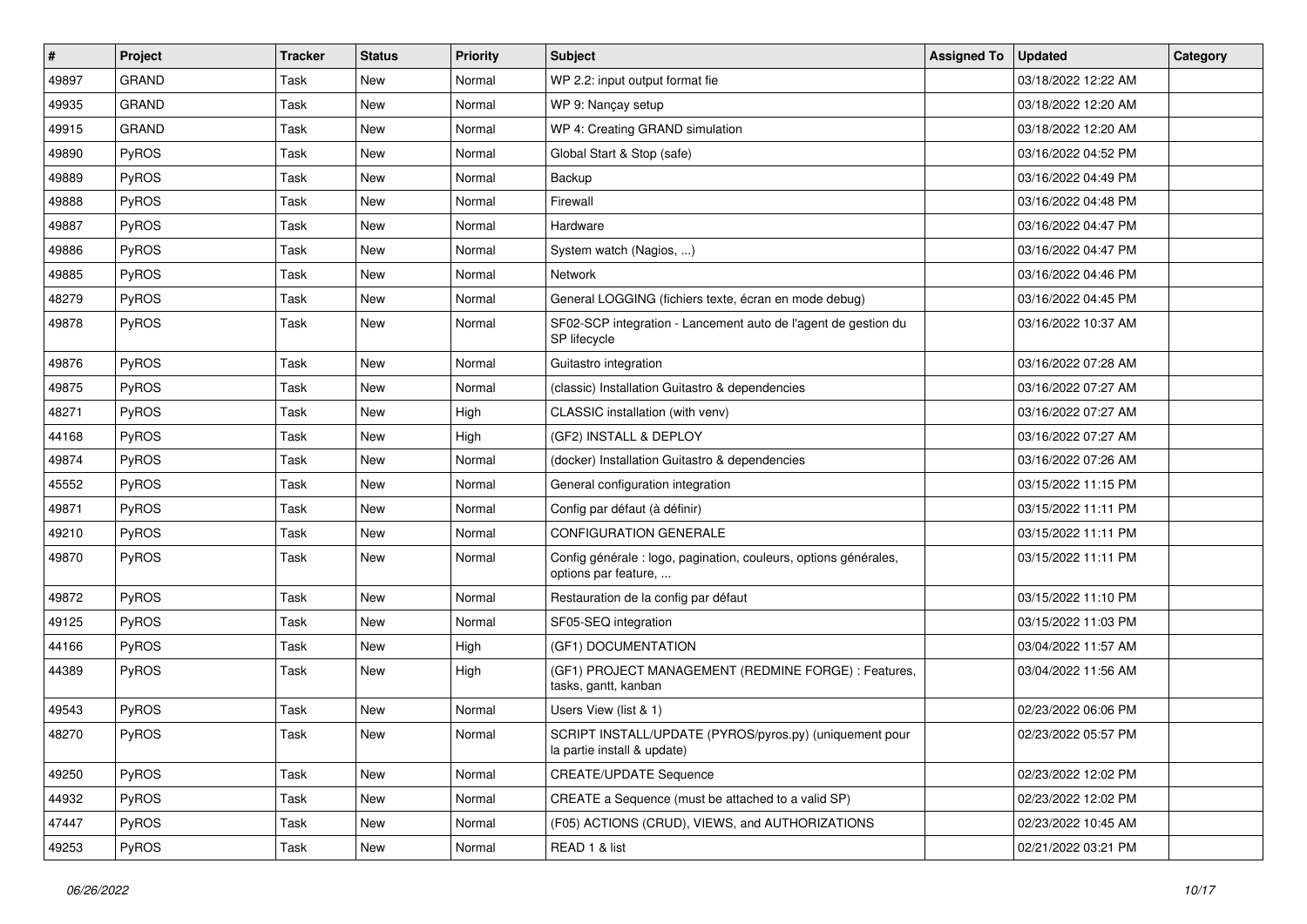| $\vert$ # | Project      | Tracker | <b>Status</b> | Priority | Subject                                                                                                                                              | <b>Assigned To</b> | <b>Updated</b>      | Category  |
|-----------|--------------|---------|---------------|----------|------------------------------------------------------------------------------------------------------------------------------------------------------|--------------------|---------------------|-----------|
| 49252     | PyROS        | Task    | New           | Normal   | WEB FORM                                                                                                                                             |                    | 02/17/2022 01:59 PM |           |
| 49262     | <b>PyROS</b> | Task    | In progress   | Normal   | Sequence Validation                                                                                                                                  |                    | 02/03/2022 02:50 PM |           |
| 44945     | <b>PyROS</b> | Task    | New           | Normal   | (READ 1) Sequence detailed view                                                                                                                      |                    | 02/03/2022 09:45 AM |           |
| 49249     | PyROS        | Task    | In progress   | Normal   | General Menu for this feature                                                                                                                        |                    | 02/03/2022 09:39 AM |           |
| 49247     | PyROS        | Task    | New           | Normal   | State diagram (doc)                                                                                                                                  |                    | 02/03/2022 09:34 AM |           |
| 49246     | PyROS        | Task    | New           | Normal   | Sequence Lifecycle (status)                                                                                                                          |                    | 02/03/2022 09:34 AM |           |
| 44388     | PyROS        | Task    | <b>New</b>    | High     | (GF2) SOURCE CODE MANAGEMENT (GITLAB)                                                                                                                |                    | 02/02/2022 12:28 PM | Evolution |
| 49157     | <b>PyROS</b> | Task    | New           | Normal   | Super Super Agent qui surveille l'ensemble des super agents sur<br>chaque noeud (?)                                                                  |                    | 01/31/2022 12:12 PM |           |
| 49156     | PyROS        | Task    | New           | Normal   | Super Agent qui démarre et stoppe les autres agents, et surveille<br>leur bonne santé (les relance si besoin) => sur chaque noeud (?)                |                    | 01/31/2022 12:12 PM |           |
| 49155     | PyROS        | Task    | New           | Normal   | Architecture décentralisée en plusieurs noeuds (communication via<br>BD)                                                                             |                    | 01/31/2022 12:09 PM |           |
| 49151     | <b>PyROS</b> | Task    | New           | Normal   | Script central (pyros.py)                                                                                                                            |                    | 01/31/2022 11:36 AM |           |
| 47428     | PyROS        | Task    | New           | Normal   | PK2 (2022-06) - Présentations + RA + Doc LIVRABLES                                                                                                   |                    | 01/31/2022 11:34 AM |           |
| 45790     | PyROS        | Task    | New           | Normal   | PK1 (2022-01) - Présentations + RA + Doc LIVRABLES                                                                                                   |                    | 01/31/2022 11:33 AM |           |
| 45781     | PyROS        | Task    | In progress   | Normal   | Documentation et Présentations pour les PA et PK CNES                                                                                                |                    | 01/31/2022 11:32 AM |           |
| 47439     | PyROS        | Task    | New           | Normal   | PA et PK CNES                                                                                                                                        |                    | 01/31/2022 11:29 AM |           |
| 46781     | <b>PyROS</b> | Task    | New           | Normal   | (F02) EXIGENCES satisfaites (+ tests mis à jour)                                                                                                     |                    | 01/29/2022 01:27 AM |           |
| 47388     | PyROS        | Task    | New           | High     | (F14) ENTITIES - definition & implementation - CONFIG FILES                                                                                          |                    | 01/29/2022 01:25 AM |           |
| 45004     | PyROS        | Task    | New           | High     | MAIN CONFIG FILE - Décrire dans un fichier texte la configuration<br>complète d'une UNIT (monture) et tous ses composants et<br>instruments associés |                    | 01/29/2022 01:25 AM |           |
| 46788     | PyROS        | Task    | New           | Normal   | (F14) EXIGENCES satisfaites (+ tests mis à jour)                                                                                                     |                    | 01/29/2022 01:24 AM |           |
| 47387     | PyROS        | Task    | New           | Normal   | (F14) CRUD config                                                                                                                                    |                    | 01/29/2022 01:24 AM |           |
| 45748     | PyROS        | Task    | New           | Normal   | Définir Accesseurs (getX())                                                                                                                          |                    | 01/29/2022 01:21 AM |           |
| 48278     | <b>PyROS</b> | Task    | New           | High     | AGENT général (dont dépendent tous les agents et<br>AgentDevices)                                                                                    |                    | 01/29/2022 01:05 AM |           |
| 49136     | PyROS        | Task    | New           | Normal   | GF04-SECU - Logging integration                                                                                                                      |                    | 01/29/2022 12:54 AM |           |
| 49134     | PyROS        | Task    | New           | Normal   | SF14-OBC integration                                                                                                                                 |                    | 01/29/2022 12:52 AM |           |
| 49123     | PyROS        | Task    | New           | Normal   | SF03-ENV integration                                                                                                                                 |                    | 01/29/2022 12:50 AM |           |
| 49122     | PyROS        | Task    | New           | Normal   | SF02-SCP integration                                                                                                                                 |                    | 01/29/2022 12:50 AM |           |
| 49121     | PyROS        | Task    | New           | Normal   | SF01-USR integration                                                                                                                                 |                    | 01/29/2022 12:50 AM |           |
| 49120     | PyROS        | Task    | New           | Normal   | General Design (structure, design, responsive, CSS)                                                                                                  |                    | 01/29/2022 12:50 AM |           |
| 49132     | PyROS        | Task    | New           | Normal   | SF12-IAN integration                                                                                                                                 |                    | 01/29/2022 12:48 AM |           |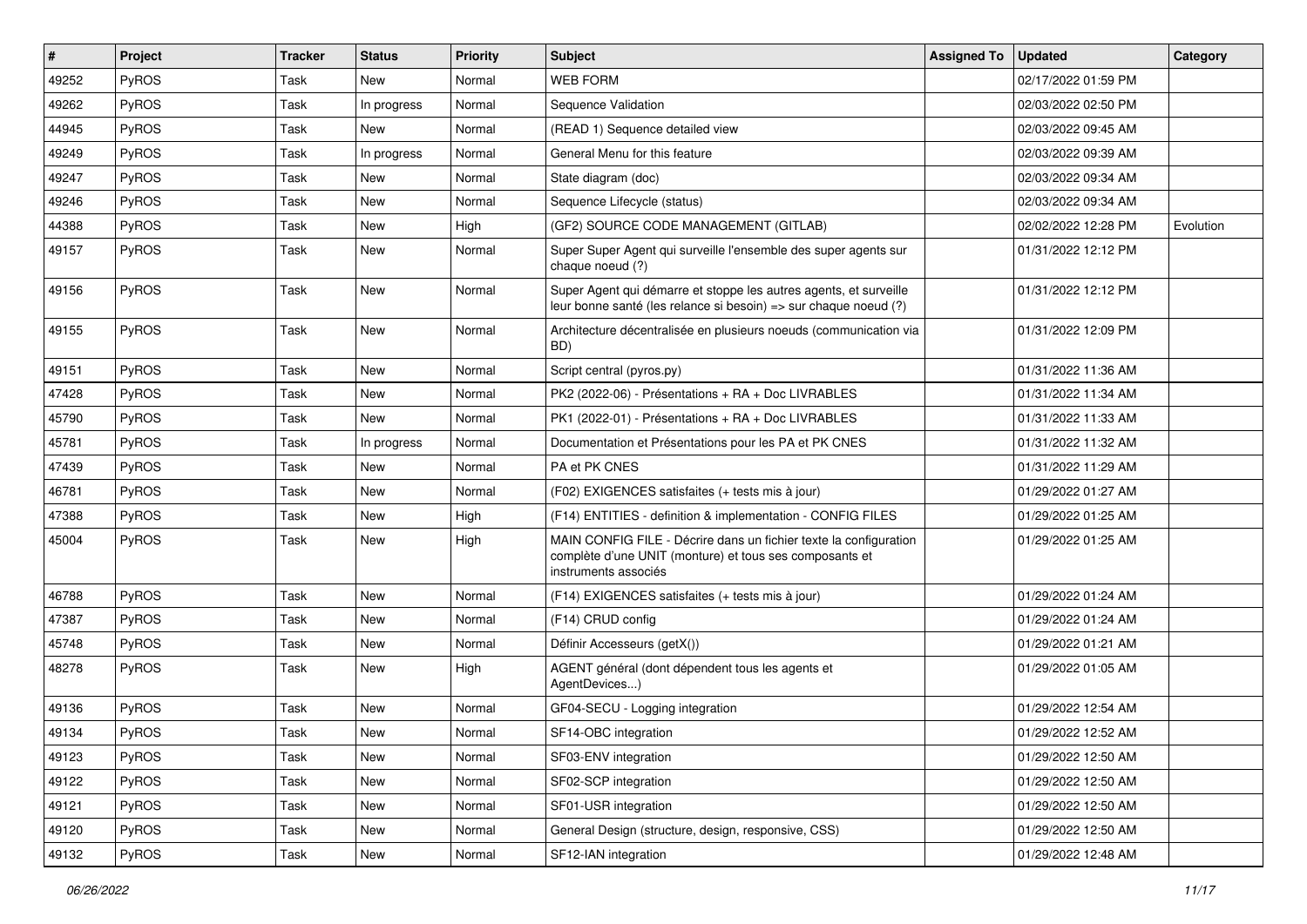| $\vert$ # | Project   | <b>Tracker</b> | <b>Status</b> | <b>Priority</b> | Subject                                                                                              | <b>Assigned To</b> | <b>Updated</b>      | Category |
|-----------|-----------|----------------|---------------|-----------------|------------------------------------------------------------------------------------------------------|--------------------|---------------------|----------|
| 49135     | PyROS     | Task           | New           | Normal          | SF15-SST integration                                                                                 |                    | 01/29/2022 12:48 AM |          |
| 49133     | PyROS     | Task           | <b>New</b>    | Normal          | SF13-IAF integration                                                                                 |                    | 01/29/2022 12:47 AM |          |
| 49131     | PyROS     | Task           | New           | Normal          | SF11-IPC integration                                                                                 |                    | 01/29/2022 12:46 AM |          |
| 49130     | PyROS     | Task           | New           | Normal          | SF10-CAL integration                                                                                 |                    | 01/29/2022 12:46 AM |          |
| 49129     | PyROS     | Task           | <b>New</b>    | Normal          | SF09-CMC integration                                                                                 |                    | 01/29/2022 12:46 AM |          |
| 49128     | PyROS     | Task           | <b>New</b>    | Normal          | SF08-EXE integration                                                                                 |                    | 01/29/2022 12:45 AM |          |
| 49127     | PyROS     | Task           | New           | Normal          | SF07-PLN integration                                                                                 |                    | 01/29/2022 12:45 AM |          |
| 49126     | PyROS     | Task           | New           | Normal          | SF06-ALR integration                                                                                 |                    | 01/29/2022 12:45 AM |          |
| 49124     | PyROS     | Task           | New           | Normal          | SF04-SPV integration                                                                                 |                    | 01/29/2022 12:44 AM |          |
| 47960     | LabInvent | Task           | <b>New</b>    | Immediate       | <b>CHAMPS</b>                                                                                        |                    | 01/19/2022 03:51 PM |          |
| 47890     | LabInvent | Task           | New           | High            | Commander (demande achat)                                                                            |                    | 01/19/2022 03:48 PM |          |
| 44915     | PyROS     | Task           | New           | Normal          | Changer le mode du système : passer en mode manuel<br>(maintenance) ou automatique                   |                    | 12/15/2021 07:37 AM |          |
| 44919     | PyROS     | Task           | <b>New</b>    | Normal          | Sauvegarder (logger) les différents changements d'état                                               |                    | 12/15/2021 07:37 AM |          |
| 44922     | PyROS     | Task           | New           | Normal          | (F04) AUTHORIZATIONS for this feature (who can do what) :<br>documentation & implementation          |                    | 12/15/2021 07:37 AM |          |
| 44923     | PyROS     | Task           | <b>New</b>    | Normal          | (F04) TESTS to validate this feature                                                                 |                    | 12/15/2021 07:36 AM |          |
| 44924     | PyROS     | Task           | <b>New</b>    | Normal          | (F04) ENTITIES - definition & implementation                                                         |                    | 12/15/2021 07:36 AM |          |
| 44906     | PyROS     | Task           | New           | Normal          | Compute and save Observing conditions                                                                |                    | 12/15/2021 07:35 AM |          |
| 44904     | PyROS     | Task           | New           | Normal          | Compute, save, and provide higher level (useful) parameters and<br>synthesis from multiple detectors |                    | 12/15/2021 07:34 AM |          |
| 44903     | PyROS     | Task           | <b>New</b>    | Normal          | Save raw data                                                                                        |                    | 12/15/2021 07:34 AM |          |
| 44902     | PyROS     | Task           | <b>New</b>    | Normal          | Fix raw data                                                                                         |                    | 12/15/2021 07:33 AM |          |
| 44901     | PyROS     | Task           | New           | Normal          | Get PLC mode changes (off/manu/auto) and alarms (intrusion,<br>e_stop), and save them                |                    | 12/15/2021 07:33 AM |          |
| 44900     | PyROS     | Task           | <b>New</b>    | Normal          | Read (from PLC and sensors) INSIDE environmental data (doors,<br>lights) for human safety            |                    | 12/15/2021 07:33 AM |          |
| 47386     | PyROS     | Task           | <b>New</b>    | Normal          | (F03) Initial data (fixture)                                                                         |                    | 12/15/2021 07:32 AM |          |
| 44898     | PyROS     | Task           | New           | Normal          | (F03) ENTITIES (& properties) to be defined                                                          |                    | 12/15/2021 07:32 AM |          |
| 44880     | PyROS     | Task           | New           | Normal          | (F03) TESTS to validate this feature                                                                 |                    | 12/15/2021 07:32 AM |          |
| 44879     | PyROS     | Task           | New           | Normal          | (F03) AUTHORIZATIONS for this feature (who can do what) :<br>documentation & implementation          |                    | 12/15/2021 07:32 AM |          |
| 44899     | PyROS     | Task           | New           | Normal          | Read (from PLC and sensors) OUTSIDE environmental data<br>(weather) for instruments security         |                    | 12/14/2021 04:54 PM |          |
| 48280     | PyROS     | Task           | New           | Normal          | Agent dérivé de l'Agent général (ex: AgentA, AgentB, AgentC, ou<br>AgentM pour le envmonitoring)     |                    | 12/14/2021 03:00 PM |          |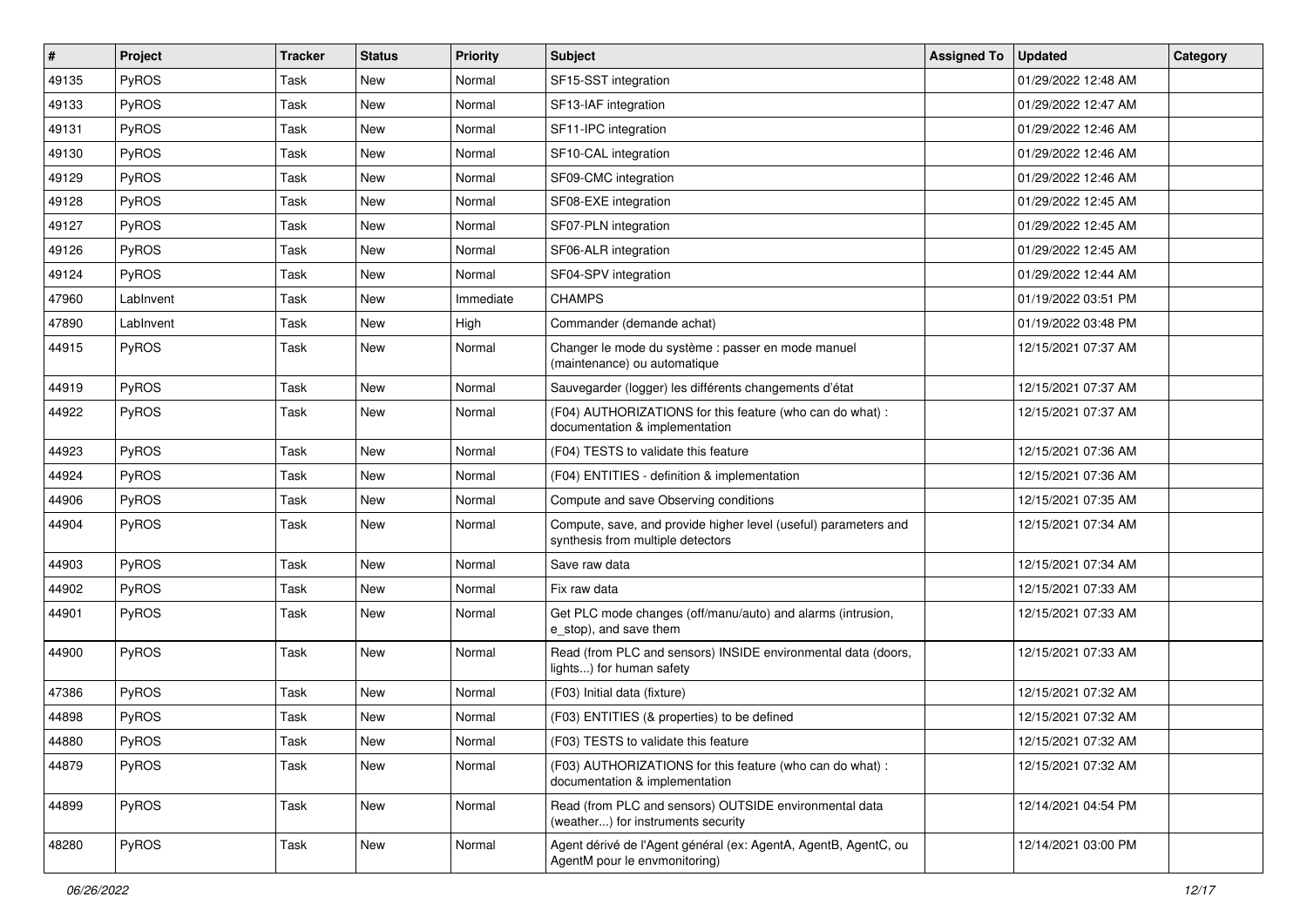| $\#$  | Project   | <b>Tracker</b> | <b>Status</b> | <b>Priority</b> | <b>Subject</b>                                                                             | <b>Assigned To</b> | <b>Updated</b>      | Category |
|-------|-----------|----------------|---------------|-----------------|--------------------------------------------------------------------------------------------|--------------------|---------------------|----------|
| 48307 | PyROS     | Task           | New           | Normal          | Send, Receive, and Process Commands (Agent <= > Agent)                                     |                    | 12/14/2021 02:57 PM |          |
| 48290 | PyROS     | Task           | New           | Normal          | Auto mode                                                                                  |                    | 12/14/2021 12:35 PM |          |
| 44999 | PyROS     | Task           | New           | Normal          | Execution                                                                                  |                    | 12/14/2021 12:35 PM |          |
| 45046 | PyROS     | Task           | New           | Normal          | Manual mode                                                                                |                    | 12/14/2021 12:34 PM |          |
| 44998 | PyROS     | Task           | New           | Normal          | Monitoring: Check & log continuously instrument (or telescope)<br>status                   |                    | 12/14/2021 12:33 PM |          |
| 44997 | PyROS     | Task           | <b>New</b>    | Normal          | Start & Stop                                                                               |                    | 12/14/2021 12:33 PM |          |
| 44993 | PyROS     | Task           | New           | Normal          | (F09) ENTITIES definition & implementation                                                 |                    | 12/14/2021 12:33 PM |          |
| 47393 | PyROS     | Task           | New           | Normal          | Device Config file (cf F14)                                                                |                    | 12/14/2021 12:33 PM |          |
| 47392 | PyROS     | Task           | New           | Normal          | Device Commands Grammar (Generic & Native)                                                 |                    | 12/14/2021 12:32 PM |          |
| 47391 | PyROS     | Task           | New           | Normal          | Device Simulator (DeviceSimulator)                                                         |                    | 12/14/2021 12:32 PM |          |
| 48289 | PyROS     | Task           | New           | Normal          | Entity (AgentDevice class)                                                                 |                    | 12/14/2021 12:32 PM |          |
| 47390 | PyROS     | Task           | New           | Normal          | Device Agent (AgentDevice) (de type Agent)                                                 |                    | 12/14/2021 12:32 PM |          |
| 48288 | PyROS     | Task           | New           | Normal          | Entity (DeviceController class)                                                            |                    | 12/14/2021 12:31 PM |          |
| 47389 | PyROS     | Task           | New           | Normal          | Device Controller (DeviceController)                                                       |                    | 12/14/2021 12:29 PM |          |
| 48287 | PyROS     | Task           | New           | Normal          | cRuD (only Read & Delete) - View (& Kill) currently running Agents                         |                    | 12/14/2021 12:26 PM |          |
| 48286 | PyROS     | Task           | New           | Normal          | Lancement auto et gestion des éventuels AgentDevices associés                              |                    | 12/14/2021 12:22 PM |          |
| 48285 | PyROS     | Task           | New           | Normal          | Lancement auto et gestion du DeviceController associé                                      |                    | 12/14/2021 12:22 PM |          |
| 48284 | PyROS     | Task           | New           | Normal          | Lancement auto et gestion des Components associés (qui sont<br>aussi des DeviceController) |                    | 12/14/2021 12:20 PM |          |
| 46787 | PyROS     | Task           | New           | Normal          | (F09) REQUIREMENTS validated (+ tests udpated)                                             |                    | 12/14/2021 12:18 PM |          |
| 44994 | PyROS     | Task           | New           | Normal          | (F09) AUTHORIZATIONS for this feature (who can do what) : doc<br>& implem.                 |                    | 12/14/2021 12:15 PM |          |
| 44329 | PyROS     | Task           | New           | High            | Migration gitlab sur IN2P3                                                                 |                    | 12/14/2021 12:08 PM |          |
| 48273 | PyROS     | Task           | New           | Normal          | version DEV guitalens - instance docker sur serveur guitalens                              |                    | 12/14/2021 11:46 AM |          |
| 48276 | PyROS     | Task           | New           | Normal          | Scripts d'installation docker                                                              |                    | 12/14/2021 11:44 AM |          |
| 48274 | PyROS     | Task           | New           | Normal          | version TEST TNC France - instance docker de test en France                                |                    | 12/14/2021 11:42 AM |          |
| 48275 | PyROS     | Task           | New           | Normal          | version PROD TNC Nouvelle Calédonie - instance docker de<br>production sur site final      |                    | 12/14/2021 11:42 AM |          |
| 48223 | LabInvent | Task           | New           | Normal          | instance perso (docker)                                                                    |                    | 12/13/2021 11:08 AM |          |
| 47947 | LabInvent | Task           | New           | High            | docker only                                                                                |                    | 12/13/2021 11:07 AM |          |
| 47926 | LabInvent | Task           | New           | High            | Instance DEMO docker - à installer sur hyp2 puis sur VM pweb3                              |                    | 12/13/2021 11:07 AM |          |
| 48222 | LabInvent | Task           | New           | Normal          | (NEW func) Gérer Suivi d'un User                                                           |                    | 12/13/2021 10:39 AM |          |
| 48005 | LabInvent | Task           | New           | Normal          | <b>Bugfix toutes les Deprecated Errors</b>                                                 |                    | 12/06/2021 02:37 PM |          |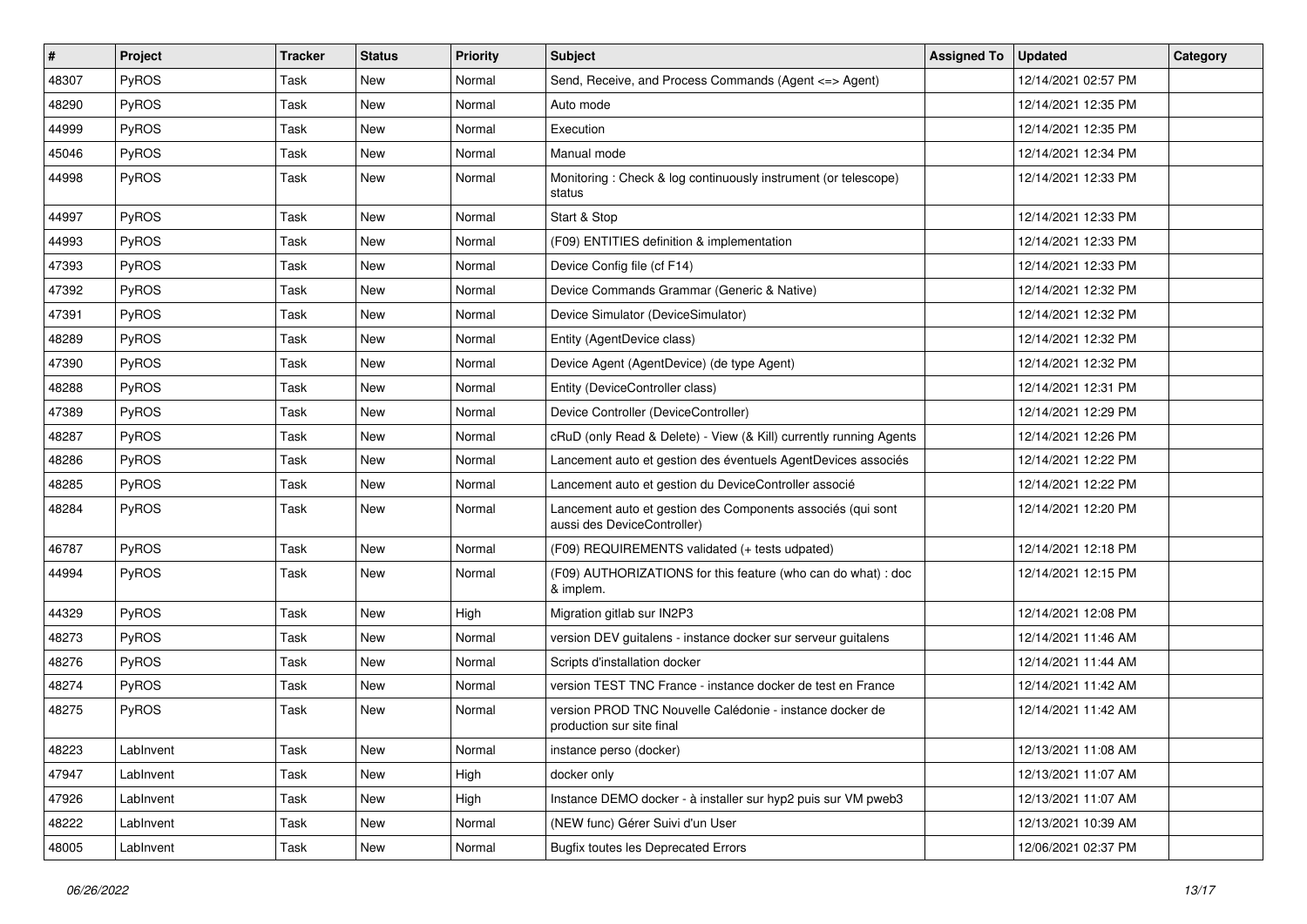| #     | Project   | Tracker | <b>Status</b> | <b>Priority</b> | Subject                                                                             | <b>Assigned To</b> | <b>Updated</b>      | Category |
|-------|-----------|---------|---------------|-----------------|-------------------------------------------------------------------------------------|--------------------|---------------------|----------|
| 47946 | LabInvent | Task    | New           | Normal          | classic only                                                                        |                    | 12/03/2021 09:50 AM |          |
| 47922 | LabInvent | Task    | New           | Immediate       | Passer directement à v3.LAST (3.10.1)                                               |                    | 12/02/2021 04:45 PM |          |
| 47905 | LabInvent | Task    | New           | Urgent          | Read (index & view) (generic)                                                       |                    | 12/01/2021 11:21 AM |          |
| 47899 | LabInvent | Task    | New           | Urgent          | view (generic)                                                                      |                    | 12/01/2021 11:21 AM |          |
| 47903 | LabInvent | Task    | New           | Urgent          | Rappels automatiques pour les suivis récurrents (périodiques)                       |                    | 12/01/2021 11:17 AM |          |
| 47901 | LabInvent | Task    | New           | Urgent          | Read (view & index)                                                                 |                    | 12/01/2021 11:17 AM |          |
| 47873 | LabInvent | Task    | New           | Normal          | Model (Entity & Table)                                                              |                    | 12/01/2021 09:37 AM |          |
| 47966 | LabInvent | Task    | New           | Normal          | Ajouter test Commande (avec devis joint)                                            |                    | 11/30/2021 04:17 PM |          |
| 47912 | LabInvent | Task    | New           | High            | (VUE) Elements et Helper                                                            |                    | 11/30/2021 03:51 PM |          |
| 47914 | LabInvent | Task    | New           | High            | index (generic)                                                                     |                    | 11/30/2021 03:50 PM |          |
| 47906 | LabInvent | Task    | New           | Urgent          | Champs virtuels                                                                     |                    | 11/30/2021 03:50 PM |          |
| 47897 | LabInvent | Task    | New           | High            | *** F - Stats (Users)                                                               |                    | 11/30/2021 03:48 PM |          |
| 47942 | LabInvent | Task    | New           | High            | index (generic)                                                                     |                    | 11/30/2021 03:48 PM |          |
| 47937 | LabInvent | Task    | New           | High            | Read (index & view) (generic ?)                                                     |                    | 11/30/2021 03:48 PM |          |
| 47927 | LabInvent | Task    | New           | High            | A gérer via fichier conf YAML                                                       |                    | 11/30/2021 03:47 PM |          |
| 47867 | LabInvent | Task    | New           | High            | *** F - Autorisations (Users)                                                       |                    | 11/30/2021 03:47 PM |          |
| 47886 | LabInvent | Task    | New           | Urgent          | Notifications                                                                       |                    | 11/30/2021 03:45 PM |          |
| 47874 | LabInvent | Task    | New           | Urgent          | <b>Stats</b>                                                                        |                    | 11/30/2021 03:44 PM |          |
| 47878 | LabInvent | Task    | New           | High            | Autres                                                                              |                    | 11/30/2021 03:44 PM |          |
| 47884 | LabInvent | Task    | New           | High            | partitionnement par Site (besoin IP2I/LMA)                                          |                    | 11/30/2021 03:43 PM |          |
| 47877 | LabInvent | Task    | New           | High            | find (search)                                                                       |                    | 11/30/2021 03:43 PM |          |
| 47952 | LabInvent | Task    | New           | High            | Ecran d'accueil à restructurer                                                      |                    | 11/30/2021 03:43 PM |          |
| 47936 | LabInvent | Task    | New           | High            | 3-4 - TBO & ARCHIVED                                                                |                    | 11/30/2021 03:43 PM |          |
| 47934 | LabInvent | Task    | New           | High            | LIFECYCLE (Status) : CREATED => (TBO) => VALIDATED =><br>$TBA \Rightarrow ARCHIVED$ |                    | 11/30/2021 03:43 PM |          |
| 47882 | LabInvent | Task    | New           | High            | Delete - delete                                                                     |                    | 11/30/2021 03:42 PM |          |
| 47881 | LabInvent | Task    | New           | High            | Read - view                                                                         |                    | 11/30/2021 03:42 PM |          |
| 47876 | LabInvent | Task    | New           | High            | CRUD                                                                                |                    | 11/30/2021 03:42 PM |          |
| 47872 | LabInvent | Task    | New           | High            | Actions & Vues                                                                      |                    | 11/30/2021 03:42 PM |          |
| 47879 | LabInvent | Task    | New           | High            | Create/Update - add_edit                                                            |                    | 11/30/2021 03:42 PM |          |
| 47870 | LabInvent | Task    | New           | Normal          | Tests (Materiels)                                                                   |                    | 11/30/2021 03:38 PM |          |
| 47962 | LabInvent | Task    | New           | Urgent          | (IRAP only) re-install inventirap avec php7                                         |                    | 11/30/2021 03:17 PM |          |
| 47913 | LabInvent | Task    | New           | Normal          | ROLES (profils)                                                                     |                    | 11/30/2021 01:39 PM |          |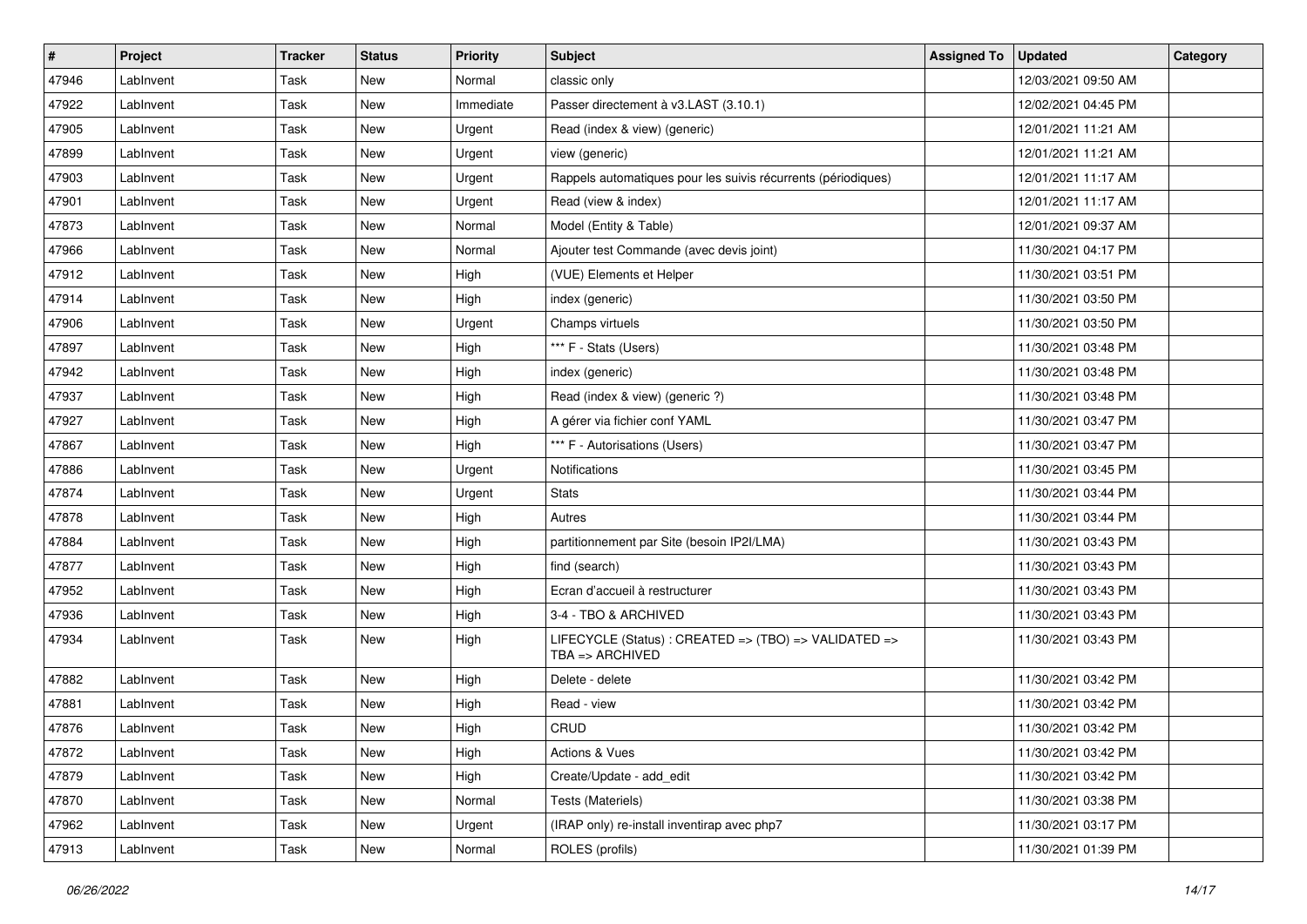| #     | Project   | Tracker | <b>Status</b> | <b>Priority</b> | Subject                                                                                   | <b>Assigned To</b> | <b>Updated</b>      | Category |
|-------|-----------|---------|---------------|-----------------|-------------------------------------------------------------------------------------------|--------------------|---------------------|----------|
| 47868 | LabInvent | Task    | New           | Normal          | *** F - Super Entité (AppController, AppTable)                                            |                    | 11/30/2021 01:34 PM |          |
| 47885 | LabInvent | Task    | New           | Normal          | filtrage (voir formulaire index)                                                          |                    | 11/30/2021 01:30 PM |          |
| 47883 | LabInvent | Task    | New           | Normal          | formulaire de recherche multi-critères                                                    |                    | 11/30/2021 01:30 PM |          |
| 47871 | LabInvent | Task    | New           | Normal          | Autorisations                                                                             |                    | 11/30/2021 01:29 PM |          |
| 47954 | LabInvent | Task    | New           | Normal          | 1 - CREATED                                                                               |                    | 11/30/2021 01:27 PM |          |
| 47953 | LabInvent | Task    | New           | Normal          | 2a - TOBEORDERED (optionnel)                                                              |                    | 11/30/2021 01:27 PM |          |
| 47935 | LabInvent | Task    | New           | Normal          | 2b - VALIDATED                                                                            |                    | 11/30/2021 01:27 PM |          |
| 47930 | LabInvent | Task    | New           | Normal          | *** F - ENTITY - QrCode                                                                   |                    | 11/30/2021 01:26 PM |          |
| 47907 | LabInvent | Task    | New           | Normal          | *** F - Config YAML (champs materiels) : champs obligatoires,<br>recommandés, ou readonly |                    | 11/30/2021 01:25 PM |          |
| 47893 | LabInvent | Task    | New           | Normal          | Views                                                                                     |                    | 11/30/2021 01:21 PM |          |
| 47889 | LabInvent | Task    | New           | Normal          | Changer statut - setStatusTo*()                                                           |                    | 11/30/2021 01:19 PM |          |
| 47880 | LabInvent | Task    | New           | Normal          | Read - index                                                                              |                    | 11/30/2021 01:16 PM |          |
| 47959 | LabInvent | Task    | New           | Normal          | *** F - ENTITY - Fournisseurs                                                             |                    | 11/30/2021 12:57 PM |          |
| 47958 | LabInvent | Task    | New           | Normal          | delete (generic)                                                                          |                    | 11/30/2021 12:47 PM |          |
| 47950 | LabInvent | Task    | New           | Normal          | DB complète à mettre à jour                                                               |                    | 11/30/2021 12:26 PM |          |
| 47945 | LabInvent | Task    | New           | Normal          | ALL                                                                                       |                    | 11/30/2021 12:23 PM |          |
| 47925 | LabInvent | Task    | New           | Normal          | (après cakephp v4) Passer à Php 8                                                         |                    | 11/30/2021 11:48 AM |          |
| 47924 | LabInvent | Task    | New           | Normal          | (après 3.9) Passer à v4                                                                   |                    | 11/30/2021 11:48 AM |          |
| 47911 | LabInvent | Task    | New           | Normal          | Create/Update (add_edit generic)                                                          |                    | 11/30/2021 11:04 AM |          |
| 44878 | PyROS     | Task    | New           | Normal          | (F02) TESTS to validate this feature                                                      |                    | 11/03/2021 09:16 AM |          |
| 45811 | PyROS     | Task    | New           | Normal          | SP update                                                                                 |                    | 11/03/2021 09:16 AM |          |
| 45816 | PyROS     | Task    | New           | Normal          | <b>SP Delete</b>                                                                          |                    | 10/28/2021 08:35 AM |          |
| 45810 | PyROS     | Task    | New           | Normal          | SP Read (view list and view 1)                                                            |                    | 10/27/2021 02:47 PM |          |
| 45809 | PyROS     | Task    | New           | Normal          | <b>SP</b> Create                                                                          |                    | 10/27/2021 08:42 AM |          |
| 47412 | PyROS     | Task    | In progress   | Normal          | F09 Tests                                                                                 |                    | 10/12/2021 03:01 PM |          |
| 47408 | PyROS     | Task    | In progress   | Normal          | F05 Tests                                                                                 |                    | 10/12/2021 03:00 PM |          |
| 47407 | PyROS     | Task    | In progress   | Normal          | F04 Tests                                                                                 |                    | 10/12/2021 03:00 PM |          |
| 47406 | PyROS     | Task    | In progress   | Normal          | F03 Tests                                                                                 |                    | 10/12/2021 03:00 PM |          |
| 47405 | PyROS     | Task    | In progress   | Normal          | F02 Tests                                                                                 |                    | 10/12/2021 02:59 PM |          |
| 44886 | PyROS     | Task    | New           | Normal          | (F01) ENTITIES - definition & implementation                                              |                    | 10/12/2021 07:50 AM |          |
| 44842 | PyROS     | Task    | New           | Normal          | <b>USER</b>                                                                               |                    | 10/12/2021 07:50 AM |          |
| 47401 | PyROS     | Task    | New           | Normal          | FUNCTIONAL TESTS - Each FEATURE functional tests                                          |                    | 10/11/2021 11:42 AM |          |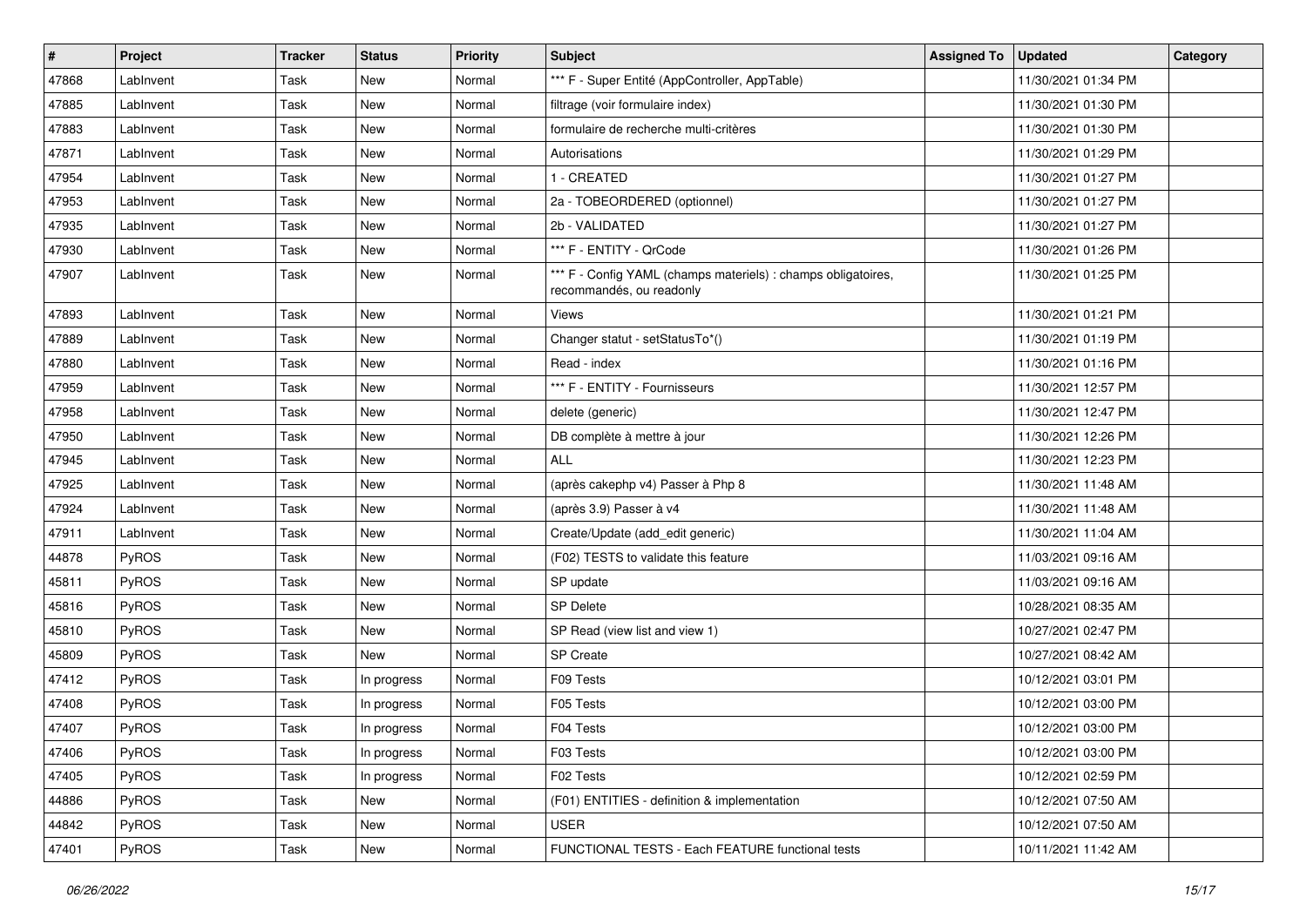| #     | Project      | <b>Tracker</b> | <b>Status</b> | <b>Priority</b> | <b>Subject</b>                                                                              | <b>Assigned To</b> | <b>Updated</b>      | Category |
|-------|--------------|----------------|---------------|-----------------|---------------------------------------------------------------------------------------------|--------------------|---------------------|----------|
| 47442 | PyROS        | Task           | New           | Normal          | PLAN DE TESTS ET DE VALIDATIONS                                                             |                    | 10/11/2021 11:33 AM |          |
| 47441 | PyROS        | Task           | New           | Normal          | DOSSIER DE DÉFINITION                                                                       |                    | 10/11/2021 11:32 AM |          |
| 47446 | PyROS        | Task           | New           | Normal          | <b>DOSSIER SSI</b>                                                                          |                    | 10/11/2021 11:32 AM |          |
| 47445 | PyROS        | Task           | New           | Normal          | CAHIER DE RECETTE (NC)                                                                      |                    | 10/11/2021 11:31 AM |          |
| 47444 | PyROS        | Task           | New           | Normal          | MANUELS UTILISATION, INSTALLATION, ET MAINTENANCE                                           |                    | 10/11/2021 11:31 AM |          |
| 47443 | PyROS        | Task           | New           | Normal          | RAPPORT DES TESTS & VALIDATIONS (application du plan de<br>test)                            |                    | 10/11/2021 11:31 AM |          |
| 47440 | PyROS        | Task           | New           | Normal          | <b>LIVRABLES</b>                                                                            |                    | 10/11/2021 11:29 AM |          |
| 47438 | PyROS        | Task           | New           | Normal          | PK5 (2023-06) - Doc LIVRABLES (et Présentations)                                            |                    | 10/11/2021 11:26 AM |          |
| 47437 | PyROS        | Task           | New           | Normal          | PA4.1 (2023-05) - Présentations et Rapport Avancement                                       |                    | 10/11/2021 11:25 AM |          |
| 47436 | PyROS        | Task           | New           | Normal          | PK4 (2023-02) - Doc LIVRABLES (et Présentations)                                            |                    | 10/11/2021 11:23 AM |          |
| 47435 | PyROS        | Task           | New           | Normal          | PA3.2 (2023-02) - Présentations et Rapport Avancement                                       |                    | 10/11/2021 11:22 AM |          |
| 47433 | PyROS        | Task           | New           | Normal          | PA3.1 (2023-01) - Présentations et Rapport Avancement                                       |                    | 10/11/2021 11:22 AM |          |
| 47432 | PyROS        | Task           | New           | Normal          | PK3 (2023-01) - Doc LIVRABLES (et Présentations)                                            |                    | 10/11/2021 11:20 AM |          |
| 47431 | PyROS        | Task           | New           | Normal          | PA2.2 (2022-10) - Présentations et Rapport Avancement                                       |                    | 10/11/2021 11:19 AM |          |
| 47430 | PyROS        | Task           | New           | Normal          | PA2.1 (2022-08) - Présentations et Rapport Avancement                                       |                    | 10/11/2021 11:18 AM |          |
| 45791 | PyROS        | Task           | New           | Normal          | PA1.1 (2022-03) - Présentations et Rapport Avancement                                       |                    | 10/11/2021 11:14 AM |          |
| 47375 | PyROS        | Task           | New           | Normal          | Association quota SP                                                                        |                    | 10/11/2021 10:37 AM |          |
| 44884 | PyROS        | Task           | In progress   | Normal          | Time Period (Period)                                                                        |                    | 10/11/2021 10:36 AM |          |
| 45756 | PyROS        | Task           | New           | Normal          | QUOTA & PRIO - Gestion du quota et de la priorité                                           |                    | 10/11/2021 10:35 AM |          |
| 47419 | <b>PyROS</b> | Task           | New           | Normal          | F16 FUNCTIONAL Tests                                                                        |                    | 10/11/2021 10:11 AM |          |
| 47418 | PyROS        | Task           | New           | Normal          | <b>F15 FUNCTIONAL Tests</b>                                                                 |                    | 10/11/2021 10:11 AM |          |
| 47416 | PyROS        | Task           | New           | Normal          | F13 FUNCTIONAL Tests                                                                        |                    | 10/11/2021 10:11 AM |          |
| 47415 | PyROS        | Task           | New           | Normal          | F12 FUNCTIONAL Tests                                                                        |                    | 10/11/2021 10:11 AM |          |
| 47414 | PyROS        | Task           | <b>New</b>    | Normal          | F11 FUNCTIONAL Tests                                                                        |                    | 10/11/2021 10:10 AM |          |
| 47413 | PyROS        | Task           | New           | Normal          | F10 FUNCTIONAL Tests                                                                        |                    | 10/11/2021 10:10 AM |          |
| 47411 | PyROS        | Task           | New           | Normal          | <b>F08 FUNCTIONAL Tests</b>                                                                 |                    | 10/11/2021 10:10 AM |          |
| 47410 | PyROS        | Task           | New           | Normal          | F07 FUNCTIONAL Tests                                                                        |                    | 10/11/2021 10:10 AM |          |
| 47409 | PyROS        | Task           | New           | Normal          | F06 FUNCTIONAL Tests                                                                        |                    | 10/11/2021 10:10 AM |          |
| 47403 | PyROS        | Task           | New           | Normal          | HIGH LEVEL FUNCTION TESTS - Transversal functionalities<br>TESTs involving several features |                    | 10/11/2021 10:08 AM |          |
| 47402 | PyROS        | Task           | New           | Normal          | INTEGRATION TESTS - FEATURES integration tests with each<br>other                           |                    | 10/11/2021 10:07 AM |          |
| 44832 | PyROS        | Task           | In progress   | Normal          | Un utilisateur non connecté ne doit voir que les pages publiques                            |                    | 10/08/2021 06:03 PM |          |